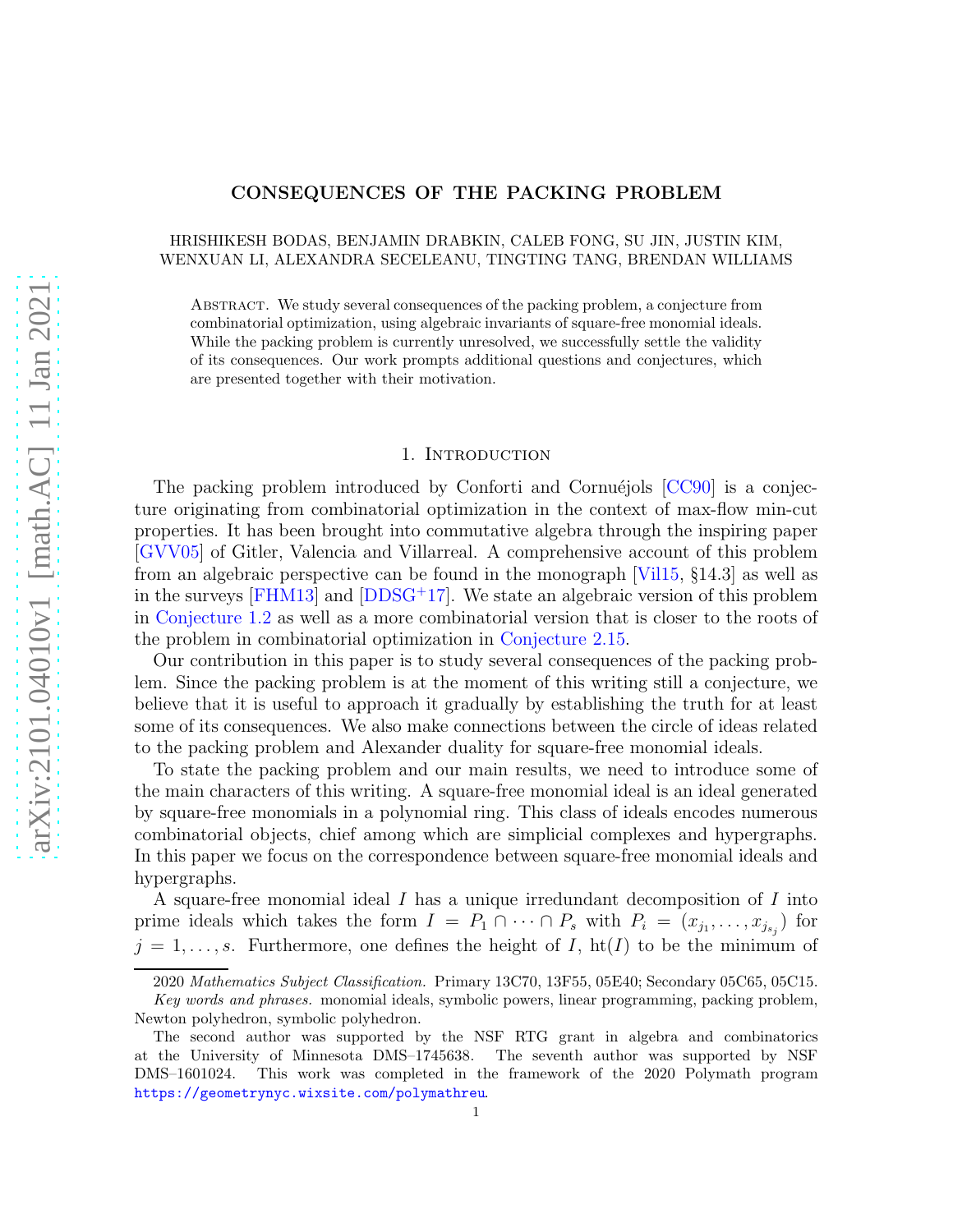the number of minimal generators of the prime components  $P_i$ . Based on the above decomposition, for each positive integer m one defines the m-th *symbolic power* of I to be the monomial ideal

$$
I^{(m)} = P_1^m \cap \cdots \cap P_s^m.
$$

Symbolic power ideals are important in algebraic geometry where they encode polynomial functions vanishing to high order on a given algebraic variety. They are also relevant in combinatorics. For example, if  $I$  is the edge ideal of a (hyper)graph, the m-th symbolic power of I encodes the m-covers of the (hyper)graph.

<span id="page-1-1"></span>We single out a class of squarefree monomial ideals which is important to this project.

**Definition 1.1.** A a square-free monomial ideal I is *König* if there is a set of pairwise coprime monomials in  $I$  of cardinality  $ht(I)$ .

The ideal I has the *packing property* if every ideal obtained from I by setting a (possibly empty) subset of the variables equal to 0 and a disjoint (possibly empty) subset of the variables equal to  $1$  is König.

The terminology König is best explained by the connection to König's theorem on bipartite graphs; see the discussion following [Theorem 2.10](#page-5-0) and the terminology packed is explained by the relationship to edge packings in hypergraphs. See [Conjecture 2.15](#page-6-0) for a combinatorial formulation of the packing problem which clarifies this perspective.

<span id="page-1-0"></span>Conjecture 1.2 (The packing problem – [\[GVV05\]](#page-19-1)). *The symbolic and ordinary powers of a squarefree monomial ideal* I *coincide, i.e.*  $I^{(m)} = I^m$  *for all positive integers m, if and only if* I *has the packing property.*

While the direct implication of [Conjecture 1.2](#page-1-0) is known to hold, cf.  $[DDSG^+17, p. 26]$ , the converse implication is at the time of this writing a long standing conjecture. For the case of graphs, [Conjecture 2.15](#page-6-0) holds by [\[GVV05\]](#page-19-1). In fact for the edge ideal  $I(G)$  of a graph G the following are equivalent:  $I(G)$  has the packing property,  $I(G)$  is König, G is bipartite,  $I(G)^{(m)} = I(G)^m$  for all  $m \geq 1$ . Previous work on the packing problem includes [\[CGM98,](#page-19-4) [GRV05,](#page-19-5) [HM10,](#page-19-6) [TT11,](#page-20-1) [MV12,](#page-19-7) [MnNnb18,](#page-19-8) [AB19\]](#page-18-0).

Our work establishes that three consequences of the converse implication in the packing problem hold. The first consequence gives a numerical shadow of the equality of the ordinary and symbolic powers of an ideal in the form of an equality between the initial degree and the Waldschmidt constant. The initial degree  $\alpha(I)$  of a homogeneous ideal I is the least degree of a nonzero element of I. The Waldschmidt constant of I can be viewed as an asymptotic initial degree for the family of symbolic powers of I. This invariant is defined as  $\widehat{\alpha}(I) = \lim_{m \to \infty} \frac{\alpha(I^{(m)})}{m}$  $\frac{m}{m}$ ; see [Definition 3.7](#page-8-0) for details.

The second consequence gives a shadow of the equality of the ordinary and symbolic powers of an ideal in convex geometric terms. In detail, there are two convex bodies that can be associated to the families of ordinary and symbolic powers of a monomial ideal I respectively, see  $[CDF^+20]$ . These are termed the Newton polyhedron of I,  $NP(I)$ , and the symbolic polyhedron of I,  $SP(I)$  cf. [Definition 3.1](#page-7-0) and [Definition 3.3.](#page-7-1) We show that these two polyhedra are equal for ideals which have the packing property. Equivalently linear programs having these two convex bodies as feasible sets have the same solutions.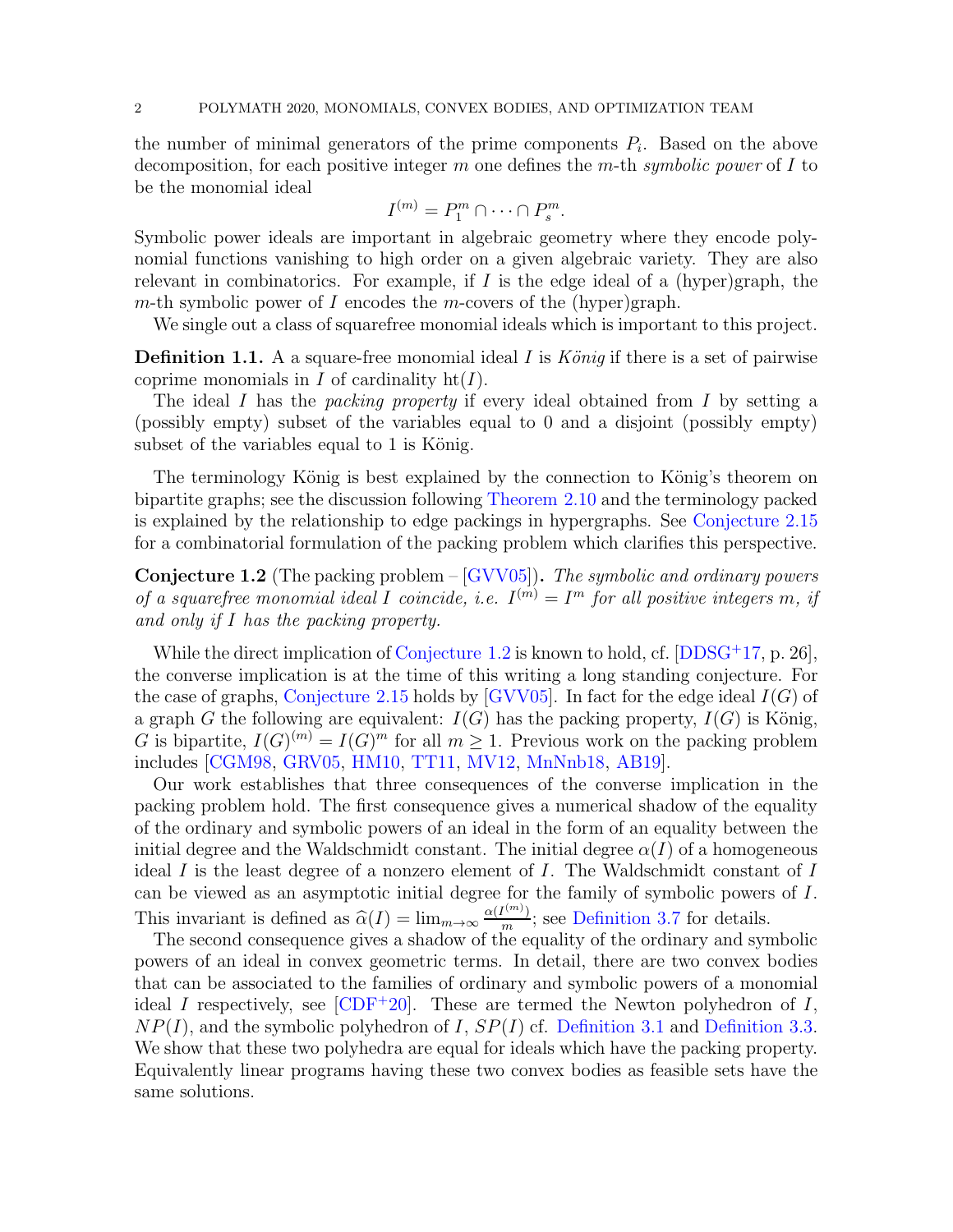Our main results on consequences of the packing problem are summarized below:

Theorem [\(Theorem 4.1,](#page-11-0) [Theorem 4.2,](#page-11-1) [Theorem 4.3\)](#page-11-2). *If* I *is a square-free monomial ideal which satisfies the packing property then there are equalities*  $\alpha(I) = \hat{\alpha}(I)$  *and*  $NP(I) = SP(I)$ *, as predicted by the packing problem. Moreover the optimal solution for any linear program with feasible set* NP(I) *coincides with the optimal solution for the linear program with the same objective function and feasible set* SP(I)*.*

We also study the relationship between the packing property and Alexander duality, with the following conclusion.

Theorem [\(Corollary 5.12\)](#page-18-1). *Let* I *be an equidimensional square-free monomial ideals* I such that  $I^{\vee}$  is also equidimensional. Then I and  $I^{\vee}$  satisfy the packing property *simultaneously, that is,* I *satisfies the packing property if and only if*  $I^{\vee}$  *does.* 

Our paper is organized as follows: [section 2](#page-2-0) provides a dictionary between squarefree monomial ideals and hypergraphs, presents several combinatorial optimization invariants of hypergraphs and restates the packing problem in combinatorial language. [Section 3](#page-6-1) introduces several convex bodies and combinatorial optimization invariants for monomial ideals. Three consequences of the packing problem are introduced and proven in [section 4](#page-10-0) as [Theorem 4.1,](#page-11-0) [Theorem 4.2,](#page-11-1) [Theorem 4.3.](#page-11-2) In [section 5,](#page-14-0) we discuss the irreversibility of the consequences of the packing problem formulated in this paper, single out the class of uniform hypergraphs as a possible candidate for which the converses of our results may apply, and prove [Corollary 5.12](#page-18-1) regarding the relationship between the packing property and Alexander duality.

#### 2. Square-free monomial ideals and hypergraphs

<span id="page-2-0"></span>In this section we present the fundamental dictionary relating square-free monomial ideals to hypergraphs, also known as clutters. We supplement this dictionary by interpreting some hypergraph and ideal theoretic invariants by means of linear optimization. An excellent reference for this theory is [\[Vil15\]](#page-20-0).

We denote by N the set of non negative integers and by  $[n]$  the set  $\{1, \ldots, n\}$ .

2.1. Square-free monomial ideals as edge ideals of hypergraphs. An ideal of the polynomial ring  $R = K[x_1, \ldots, x_n]$  with coefficients in a field K is a *monomial ideal* if it is generated by monomials. It is a *square-free monomial ideal* if it is generated by square-free monomials, i.e., every generator has the form  $x_{i_1} \cdots x_{i_t}$  with  $i_j \in [n]$ . A square-free monomial ideal  $I$  has a unique irredundant decomposition into prime ideals which takes the form

$$
I = P_1 \cap \cdots \cap P_s \text{ with } P_i = (x_{j_1}, \ldots, x_{j_{s_j}}) \text{ for } j \in [s].
$$

The prime ideals P<sup>j</sup> appearing in this decomposition are called the *associated primes* of I and form a set denoted Ass(I). The *height* of a square-free monomial ideal I is the least number of variables needed to generate any of its associated primes, i.e.,

$$
ht(I) = \min_{P \in Ass(I)} ht(P) = \min_{j \in [s]} s_j.
$$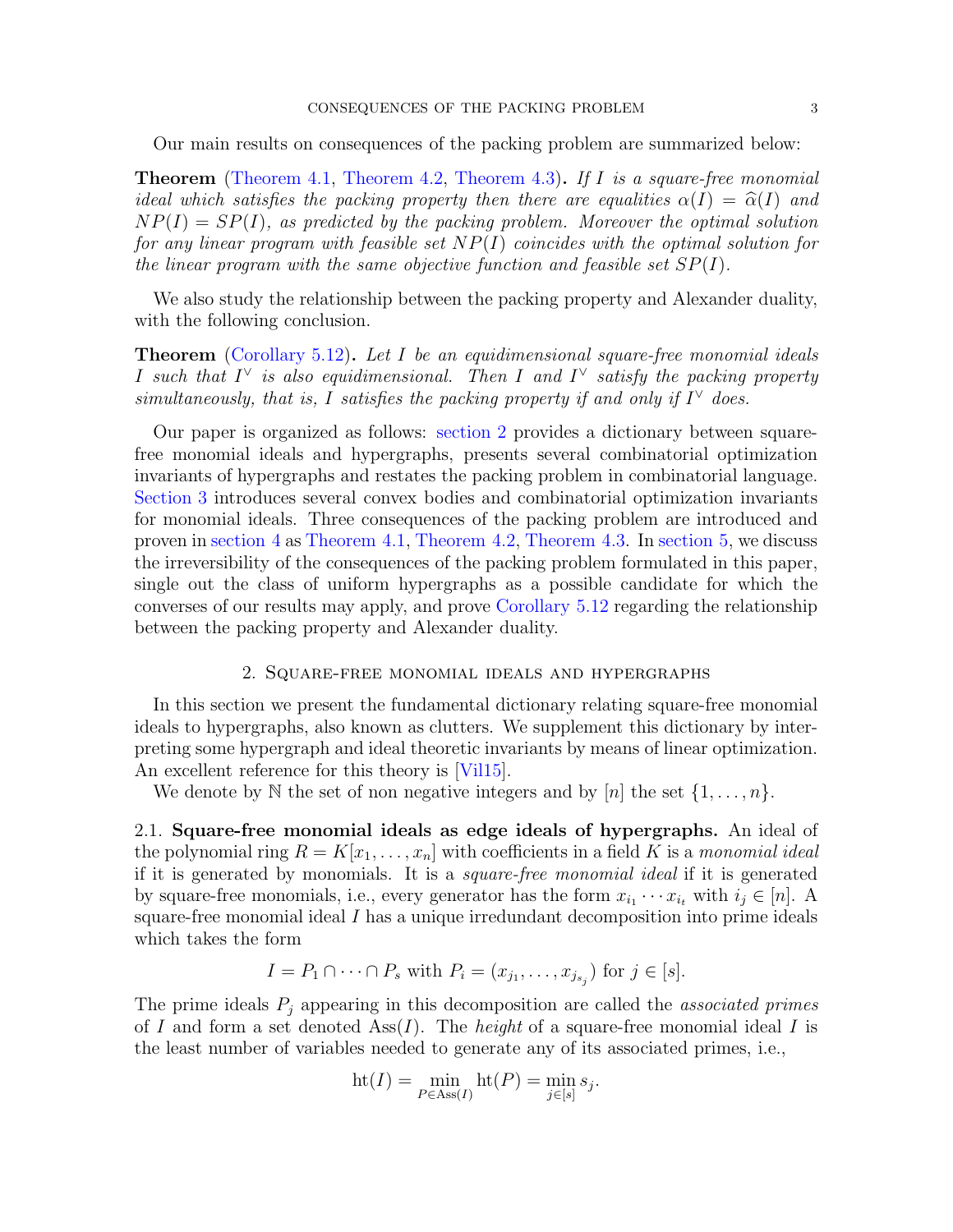A *hypergraph* is an ordered pair  $H = (V, E)$  where  $V = \{x_1, \ldots, x_n\}$  is the set of *vertices*, and E consists of subsets of V such that if  $e_i \subseteq e_j$ , then  $e_i = e_j$ . The elements of E are called *edges*. When the cardinality of each edge is  $|e_i| = 2$ , H is a *graph*.

There is a bijective correspondence between hypergraphs  $H$  on  $n$  vertices and squarefree monomial ideals of  $R = K[x_1, \ldots, x_n]$  by means of the following construction.

**Definition 2.1.** Given any hypergraph  $H = (V, E)$ , one can associate to H a squarefree monomial ideal  $I(H)$  called the *edge ideal* of H. Precisely, we define

$$
I(H) = (x_{i_1}x_{i_2}\cdots x_{i_t} \mid \{i_1, i_2, \ldots, i_t\} \in E).
$$

The correspondence between hypergraphs  $H$  and square-free monomial ideals  $I(H)$ extends to a dictionary relating combinatorial invariants of  $H$  to algebraic invariants of  $I(H)$ . For example, the associated primes of  $I(H)$  are related to the maximal independent sets and minimal vertex covers of the hypergraph H. We say that  $A \subseteq V$ is an *independent set* of H if  $e \nsubseteq A$  whenever  $e \in E$ . It is *maximal* if it is maximal with respect to inclusion among all independent sets of H.

A subset  $U \subseteq V$  is a *vertex cover* or *transversal* of a hypergraph if  $e \cap U \neq \emptyset$ whenever  $e \in E$ . A vertex cover is *minimal* if it is so with respect to containment. A *minimum vertex cover* is a vertex cover of smallest cardinality. Note that a minimum vertex cover is minimal, but the converse need not be true. The cardinality of any minimum vertex cover for a hypergraph H is denoted  $\tau(H)$  and termed the *transversal number* of the hypergraph H.

<span id="page-3-1"></span>The following lemma gives a formal description of the relationship between associated primes of  $I(H)$  and minimal vertex covers and maximal independent sets of H.

**Lemma 2.2.** *Suppose that*  $H = (V, E)$  *is a hypergraph with*  $E \neq \emptyset$  *and let*  $I = I(H)$ *.* Let  $I = P_1 \cap \cdots \cap P_s$  be the irredundant prime decomposition of I, and set  $P'_i =$  $\{x_j \mid x_j \notin P_i\}$  for  $i \in [s]$ . Then, identifying the set of generators for each of these *ideals with the set of corresponding vertices in* V *, yields*

- $(1)$   $P_1, \ldots, P_s$  are the minimal vertex covers of H
- (2)  $P'_1, \ldots, P'_s$  are the maximal independent sets of  $H$ ,
- (3) ht $(I(H)) = \tau(H)$ *.*

*Proof.* The first statement is proven in [\[Vil15,](#page-20-0) Lemma 6.3.37]. The last statement follows from the first and the definitions for height and  $\tau(H)$ . For the second statement, any  $P'_i$  is a maximal independent set if and only if  $V \setminus P_i$  is a minimal vertex cover. We now use the first claim to finish the proof.  $\Box$ 

<span id="page-3-2"></span>2.2. Linear optimization invariants of hypergraphs. The transversal number of a hypergraph introduced above can be described as the solution of an integer optimization problem. To formulate the problem, we introduce incidence matrices.

<span id="page-3-3"></span>**Definition 2.3.** The *incidence matrix* of the hypergraph  $H = (V, E)$  with  $V =$  $\{v_1, \ldots, v_n\}$  and  $E = \{e_1, \ldots, e_t\}$  is the  $n \times t$  matrix given by

<span id="page-3-0"></span>(2.1) 
$$
B_{i,j} = \begin{cases} 1 & \text{if } v_i \in e_j \\ 0 & \text{if } v_i \notin e_j. \end{cases}
$$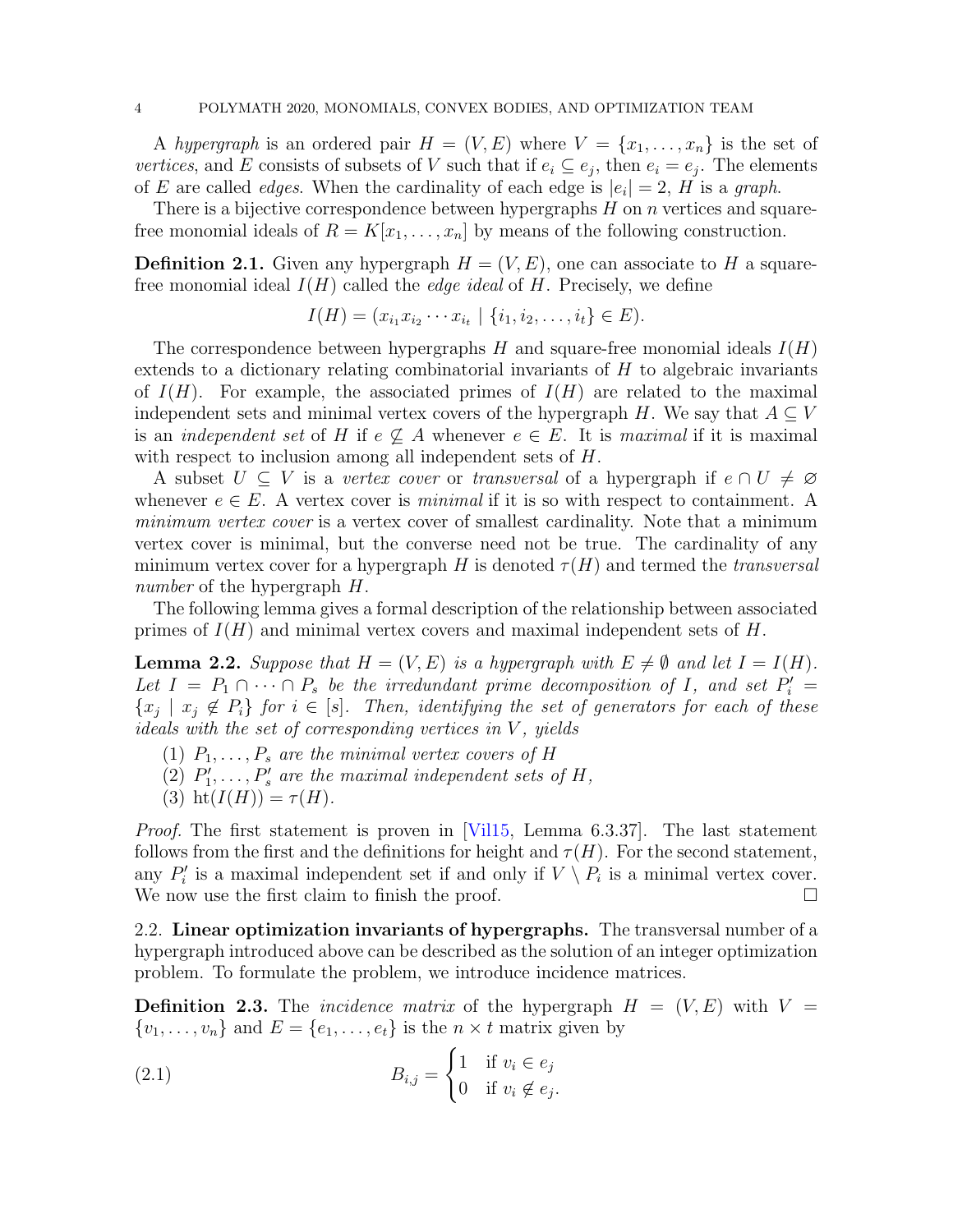The following lemma utilizes the notation  $\mathbf{z} = \begin{bmatrix} z_1 & \cdots & z_n \end{bmatrix}^T$  for a column vector in  $\mathbb{R}^n$ , **0** for the zero vector in  $\mathbb{R}^n$ , and **1** for the vector in  $\mathbb{R}^n$  with all entries equal to 1. Moreover, inequalities between vectors are understood componentwise.

<span id="page-4-2"></span>**Lemma 2.4.** The transversal number  $\tau(H)$  of a hypergraph H is the optimum value *of the following integer program*

<span id="page-4-0"></span>(2.2) minimize 
$$
z_1 + \cdots + z_n
$$
  
subject to  $B^T \mathbf{z} \geq \mathbf{1}$  and  $\mathbf{z} \in \mathbb{N}^n$ .

*Proof.* A vector  $z \in \mathbb{Z}^n$  satisfies the inequality  $B^T z \geq 1$  if and only if for each edge  $e_i \in E$  there is some  $j \in [n]$  such that  $v_j \in e_i$  and  $z_j \geq 1$  if and only if the set  $v(\mathbf{z}) = \{v_j \mid z_j \geq 1\}$  is a vertex cover for H. The linear program  $(2.2)$  seeks to minimize the cardinality of the vertex cover  $v(\mathbf{z})$ , in accordance to the definition of the transversal number.

An *edge packing* or *matching* of a hypergraph  $H = (V, E)$  is a subset of disjoint edges, i.e.  $D \subseteq E$  such that no two elements of D share a vertex. Since the edges of H are in bijection with the minimal monomial generators of the edge ideal  $I(H)$  and two edges are disjoint if and only if the monomials representing them in  $I(H)$  are coprime, we have the following description for edge packing in algebraic terms:

<span id="page-4-4"></span>*Remark* 2.5*.* Edge packings of a hypergraph H are in bijection with subsets of the minimal monomial generators of  $I(H)$  in which the elements are pairwise coprime.

Maximal and maximum edge packings are defined to be the edge packings that are maximal with respect to containment and to cardinality, respectively. The size of a maximum edge packing is called the *packing number* of H, denoted  $\pi(H)$ . The packing number of a hypergraph is also the solution to an integer optimization problem with constraints given by the incidence matrix  $(2.1)$ , which we now describe.

<span id="page-4-3"></span>**Lemma 2.6.** The packing number of a hypergraph  $\pi(H)$  is the optimum value of the *following integer linear program*

<span id="page-4-1"></span>(2.3) maximize 
$$
y_1 + \cdots + y_t
$$
  
subject to  $By \leq 1$  and  $\mathbf{y} \in \mathbb{N}^t$ .

*Proof.* A vector  $y \in \mathbb{N}^t$  satisfies the inequality  $By \leq 1$  if and only if for each vertex  $v_i \in V$  there at most one  $j \in [n]$  such that  $v_i \in e_j$  and  $y_j \ge 1$  if and only if the set  $e(\mathbf{y}) = \{e_i \mid y_i \geq 1\}$  is a packing for H. The linear program  $(2.3)$  seeks to maximize the cardinality of the packing  $e(\mathbf{y})$ , in accordance to the definition of the packing number.  $\Box$ 

Solving integer optimization problems is much harder than solving linear optimization problems in  $\mathbb{R}^n$  because the simplex algorithm solves the latter problem efficiently, while there are no efficient algorithms to solve the former. Therefore a standard practice is to consider the real relaxation of an integer program. The relaxations of the integer programs in  $(2.2)$  and  $(2.3)$  are described below. This follows a well established trend to study fractional invariants of combinatorial structures; see [\[SU11\]](#page-20-2) for an overview of this method.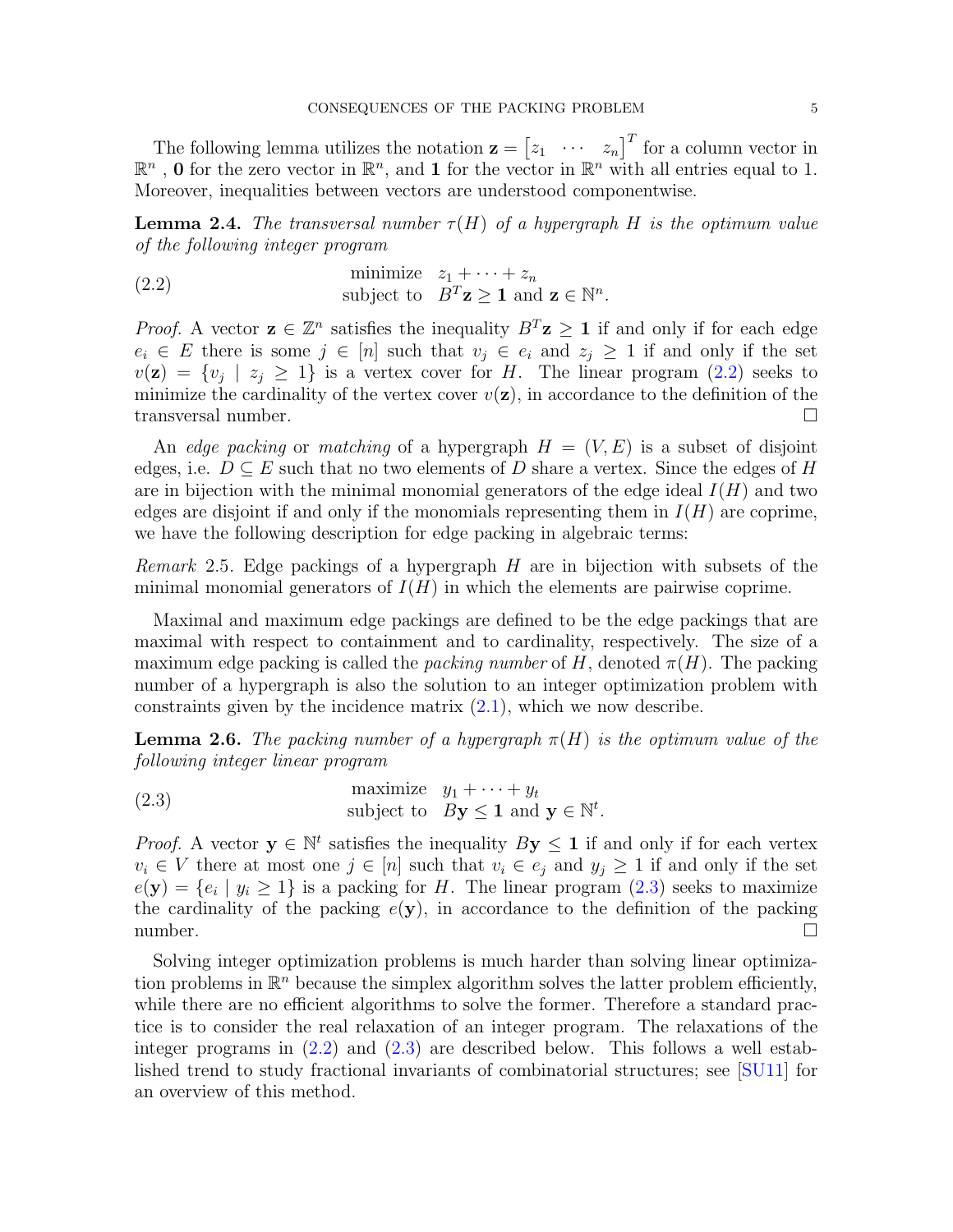**Definition 2.7.** Define the *fractional transversal number*  $\tau_f(H)$ , of a hypergraph H to be the optimum solution for the following linear program

<span id="page-5-1"></span>(2.4)   
minimize 
$$
z_1 + \cdots + z_n
$$
  
subject to  $B^T \mathbf{z} \ge \mathbf{1}$  and  $\mathbf{z} \ge \mathbf{0}$ .

The feasible set of the linear program above is termed the *set covering polyhedron* in [\[Vil15\]](#page-20-0). This is polyhedron is defined as follows

<span id="page-5-5"></span>(2.5) 
$$
\mathcal{Q}(H) = \{ \mathbf{z} \in \mathbb{R}^n \mid B^T \mathbf{z} \geq \mathbf{1}, \mathbf{z} \geq \mathbf{0} \}.
$$

If  $\mathcal{Q}(H)$  is an integer polyhedron, meaning that its vertices have integer coordinates, then the hypergraph H is called *Fulkersonian* or *ideal*. Any Fulkersonian hypergraph H satisfies  $\tau_f(H) = \tau(H)$ . This class of hypergraphs is analyzed from an algebraic perspective in [\[Tru06,](#page-20-3) [EVY06\]](#page-19-10) .

**Definition 2.8.** Define the *fractional packing number* of a hypergraph  $H$ ,  $\pi_f(H)$ , to be the optimum solution for the relaxation of packing problem, namely

<span id="page-5-2"></span>(2.6) *maximize* 
$$
y_1 + \cdots + y_t
$$
  
\nsubject to  $By \leq 1$  and  $y \geq 0$ .

An important tool in linear programming is linear program duality. This is exemplified by the linear programs  $(2.4)$  and  $(2.6)$ , which are dual to each other. A core aspect of linear optimization is that (real) dual linear programs have the same optimum value, hence there is an equality  $\pi_f(H) = \tau_f(H)$ . In fact, based on linear programing duality, [Lemma 2.4,](#page-4-2) and [Lemma 2.6](#page-4-3) we deduce the following inequalities

<span id="page-5-3"></span>(2.7) 
$$
\pi(H) \leq \pi_f(H) = \tau_f(H) \leq \tau(H).
$$

It is natural to ask under what circumstaces there is equality among the four invariants involved in equation [\(2.7\)](#page-5-3). In combinatorial optimization one considers more generally pairs of dual integer programs with arbitrary objective function. When these pairs have equal optimum values the hypergraph is said to satisfy the *max-flow min-cut property*.

<span id="page-5-4"></span>We note that the equality  $\pi(H) = \tau(H)$  is equivalent to asking for the edge ideal  $I(H)$  to be König cf. [Definition 1.1.](#page-1-1)

*Remark* 2.9. A hypergraph H satisfies the equality  $\pi(H) = \tau(H)$  if and only if  $I(H)$  is König. Indeed, by [Remark 2.5,](#page-4-4)  $\pi(H)$  is the cardinality of the largest set of pairwise co-prime monomials among the generators of I, whereas by [Lemma 2.2](#page-3-1)  $\tau(H) = \text{ht}(I(H))$ .

The following celebrated theorem of König and Egerváry provides a context in which the equality  $\pi(H) = \tau(H)$  is achieved for graphs. Together with the preceding remark, this shows that edge ideals of bipartite hypergraphs are König.

<span id="page-5-0"></span>**Theorem 2.10** (König, Egerváry). In any bipartite graph G, the number of edges in *a maximum matching equals the number of vertices in a minimum vertex cover, i.e*  $\tau(G) = \pi(G)$ .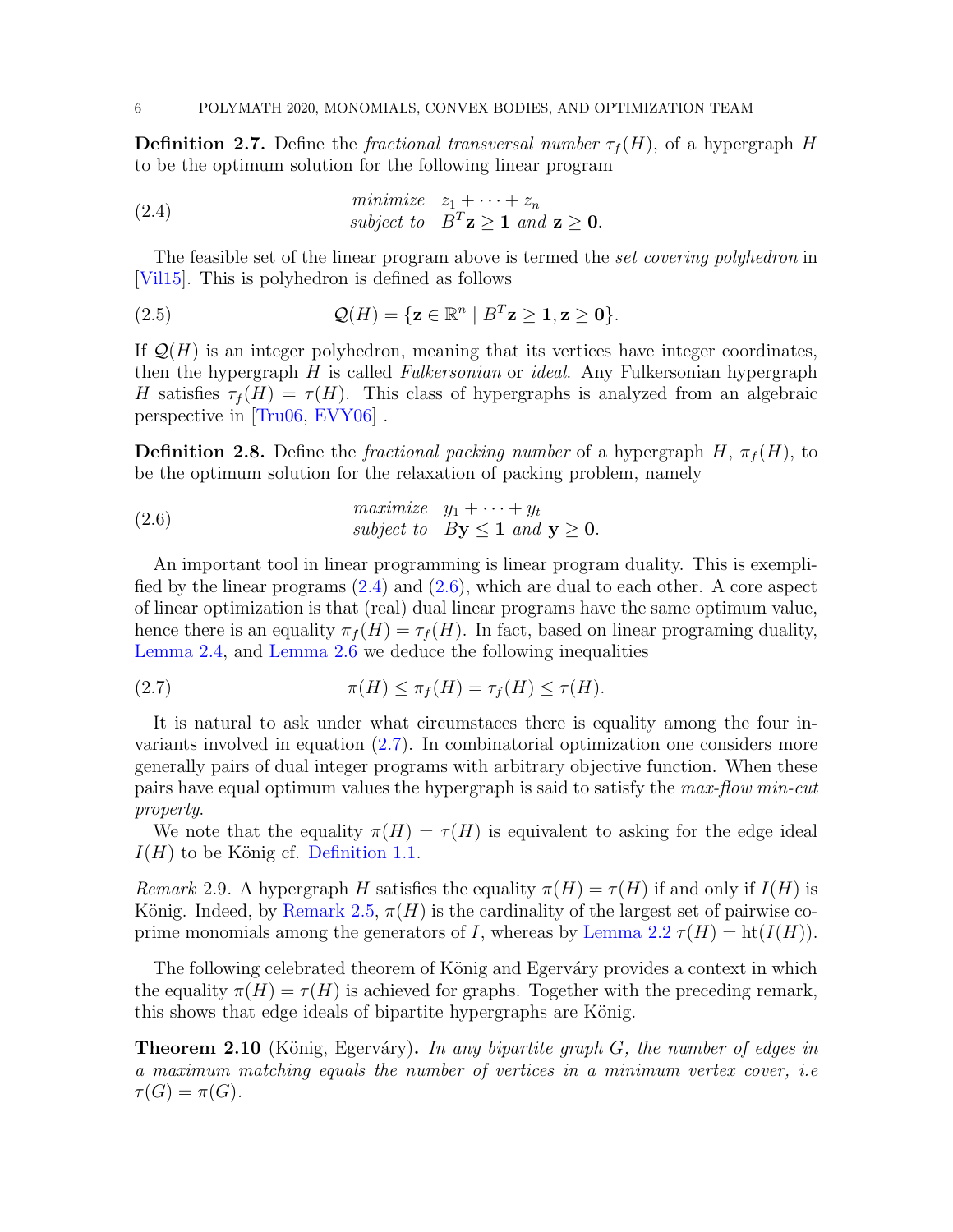2.3. The packing problem as a combinatorial optimization problem. In this section we reformulate the packing problem [Conjecture 2.15](#page-6-0) in terms of the linear optimization invariants of hypergraphs introduced above.

<span id="page-6-3"></span>[Remark 2.9](#page-5-4) suggests the following definition:

**Definition 2.11.** A hypergraph H is *König* if it satisfies the equality  $\tau(H) = \pi(H)$ .

<span id="page-6-2"></span>Following the convention in [\[FHM13\]](#page-19-2), we define two operations on hypergraphs to get smaller hypergraphs.

**Definition 2.12.** A *deletion* in a hypergraph is the removal of a vertex v from the vertex set and the removal of any edges that contain it from the edge set. A *contraction* in a hypergraph is the removal of a vertex from the vertex set and from any edges that contain it.

A *minor* of a hypergraph  $H = (V, E)$  is a hypergraph obtained through a sequence of deletions and contractions. More precisely, it is a hypergraph

$$
h = (V \setminus (V' \cup V''), \{e \setminus V'' \mid e \in E, e \cap V' = \emptyset\}
$$

obtained by fixing disjoint (possibly empty) sets  $V', V'' \subseteq V$ , deleting all vertices in  $V'$ and contracting all vertices in  $V''$ .

<span id="page-6-4"></span>We translate [Definition 2.12](#page-6-2) into algebraic language as follows.

Lemma 2.13. *If* h *is a minor of* H *then* I(h) *is obtained from* I(H) *by setting the variables corresponding to*  $v \in V'$  equal to 0 and the variables corresponding to  $v'' \in V''$ *equal to 1.*

*Proof.* This follows from the description of the edge set of the minor h in [Definition 2.12.](#page-6-2) П

Based on [Definition 2.11](#page-6-3) and [Lemma 2.13,](#page-6-4) we can translate the packing property of square-free monomial ideals [Definition 1.1](#page-1-1) into an equivalent definition for hypergraphs.

Definition 2.14. A hypergraph H is said to have the *packing property* if every minor h of H is König, that is, satisfies  $\tau(h) = \pi(h)$ .

<span id="page-6-0"></span>Finally, we can restate the packing problem in combinatorial language:

Conjecture 2.15 (The packing problem - hypergraph version). *A hypergraph* H *satisfies*  $I(H)^{(m)} = I(H)^m$  *for all*  $m \in \mathbb{N}$  *if and only if* H *has the packing property.* 

### 3. Linear optimization invariants of monomial ideals

<span id="page-6-1"></span>In this section we introduce some algebraic invariants of monomial ideals which can be realized as solutions of linear optimization problems and we expand upon their relationship to the combinatorial optimization invariants from the previous section.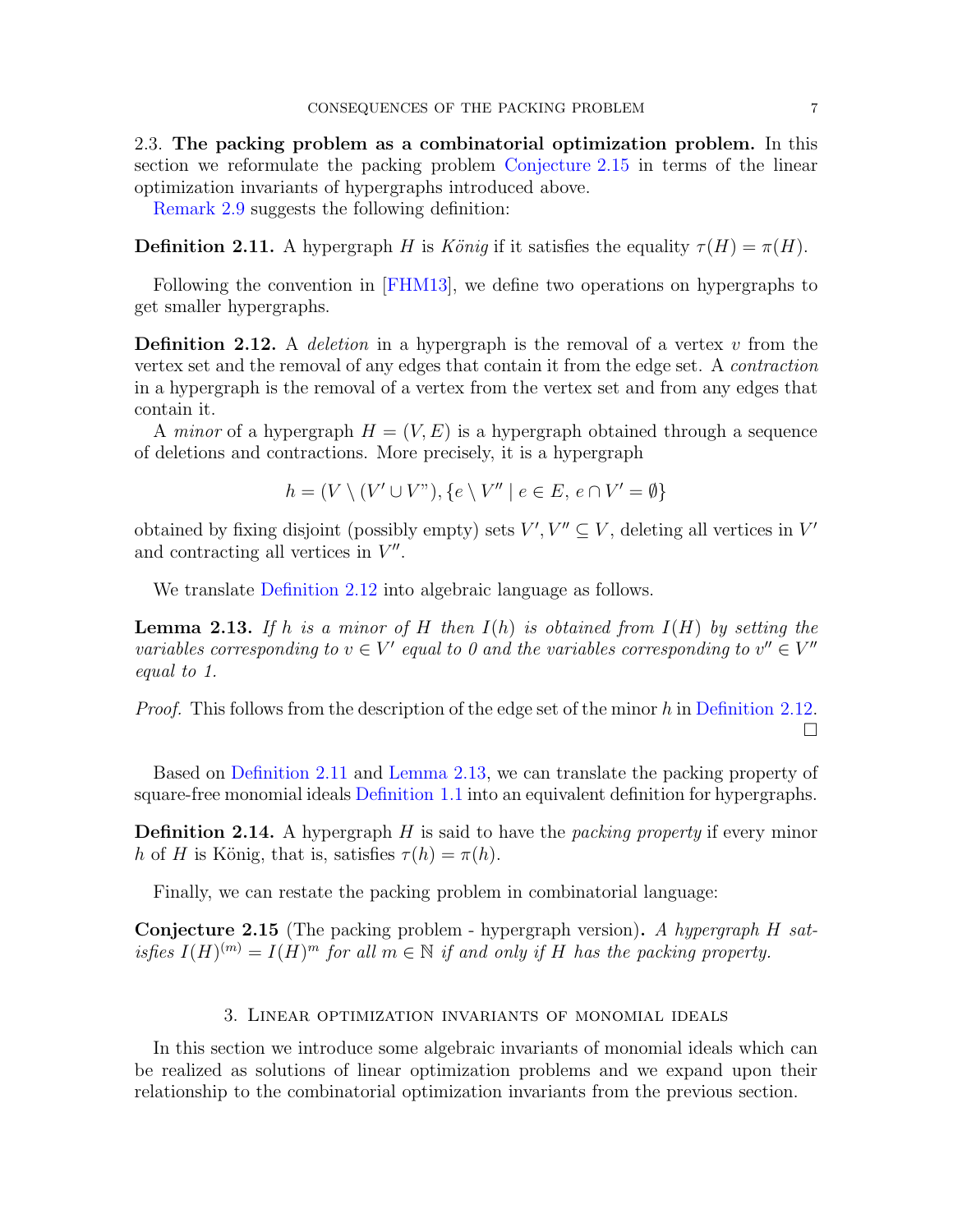3.1. Convex bodies associated to monomial ideals. For a homogeneous ideal I the initial degree, denoted  $\alpha(I)$ , is the least degree of a non zero element of I. We show that the initial degree of a monomial ideal can be expressed as the solution of a linear program. For this, we first define the feasible region of the program.

<span id="page-7-0"></span>**Definition 3.1.** The *Newton polyhedron* of a monomial ideal I is the convex hull of the exponent vectors of all monomials in  $I$ , namely

$$
NP(I) = \text{convex hull}\{(a_1, \ldots, a_n) \in \mathbb{N}^n \mid x_1^{a_1} \cdots x_n^{a_n} \in I\}.
$$

Newton polyhedra of monomial ideals  $I$  are integer (or lattice) polyhedra, meaning that their vertices have integer coordinates. Indeed, the vertices of  $NP(I)$  are the exponent vectors for a subset of the minimal generators of I.

<span id="page-7-2"></span>With this notation, the initial degree of a monomial ideal I can be expressed as the solution of a linear program as follows.

**Lemma 3.2.** If I is a monomial ideal then the initial degree  $\alpha(I)$  is the solution of *the following linear program*

(3.1) minimize 
$$
a_1 + \cdots + a_n
$$
  
subject to  $\mathbf{a} = (a_1, \ldots, a_n) \in NP(I)$ .

*Proof.* This follows because the optimal solution is attained at a vertex of  $NP(I)$ and, as remarked above, the vertices of  $NP(I)$  correspond to a subset of the minimal generators of  $I$ . Thus the optimum value of the linear program  $(3.3)$  corresponds to a minimal generator of  $I$  of least degree.

While the vertices of the Newton polyhedron are easy to understand, the dual description in terms of bounding inequalities is often difficult to come by. Below we describe a different polyhedron obtained from a square-free monomial ideal which has the advantage that its bounding inequalities can be read off the prime decomposition of the ideal.

<span id="page-7-1"></span>Definition 3.3. The *symbolic polyhedron* of a square-free monomial ideal I with prime decomposition  $I = P_1 \cap \cdots \cap P_s$  such that  $P_j = (x_{j_1}, \dots, x_{j_{s_j}})$  for  $j \in [s]$  is defined to be the intersection of the Newton polyhedra of the prime components

$$
SP(I) = NP(P_1) \cap \cdots \cap NP(P_s)
$$

Equivalently,  $\mathbf{y} = (y_1, \dots, y_n) \in \mathbb{R}^n$  is a point in  $SP(I)$  if and only if it satisfies

$$
\begin{cases} y_{j_1} + \dots + y_{j_{s_j}} \ge 1 & \text{for } 1 \le j \le s \\ y_i \ge 0 & \text{for } 1 \le i \le n. \end{cases}
$$

In contrast to the Newton polyhedron, the symbolic poyhedron is a rational polyhedron, meaning that its vertices have rational coordinates. For applications of the symbolic polyhedron, including relationships to combinatorics, see [\[BCG](#page-18-2)<sup>+</sup>16, [CEHH17\]](#page-19-11).

<span id="page-7-3"></span>The following result elucidates the relationship between the Newton and symbolic polyhedra of a monomial ideal.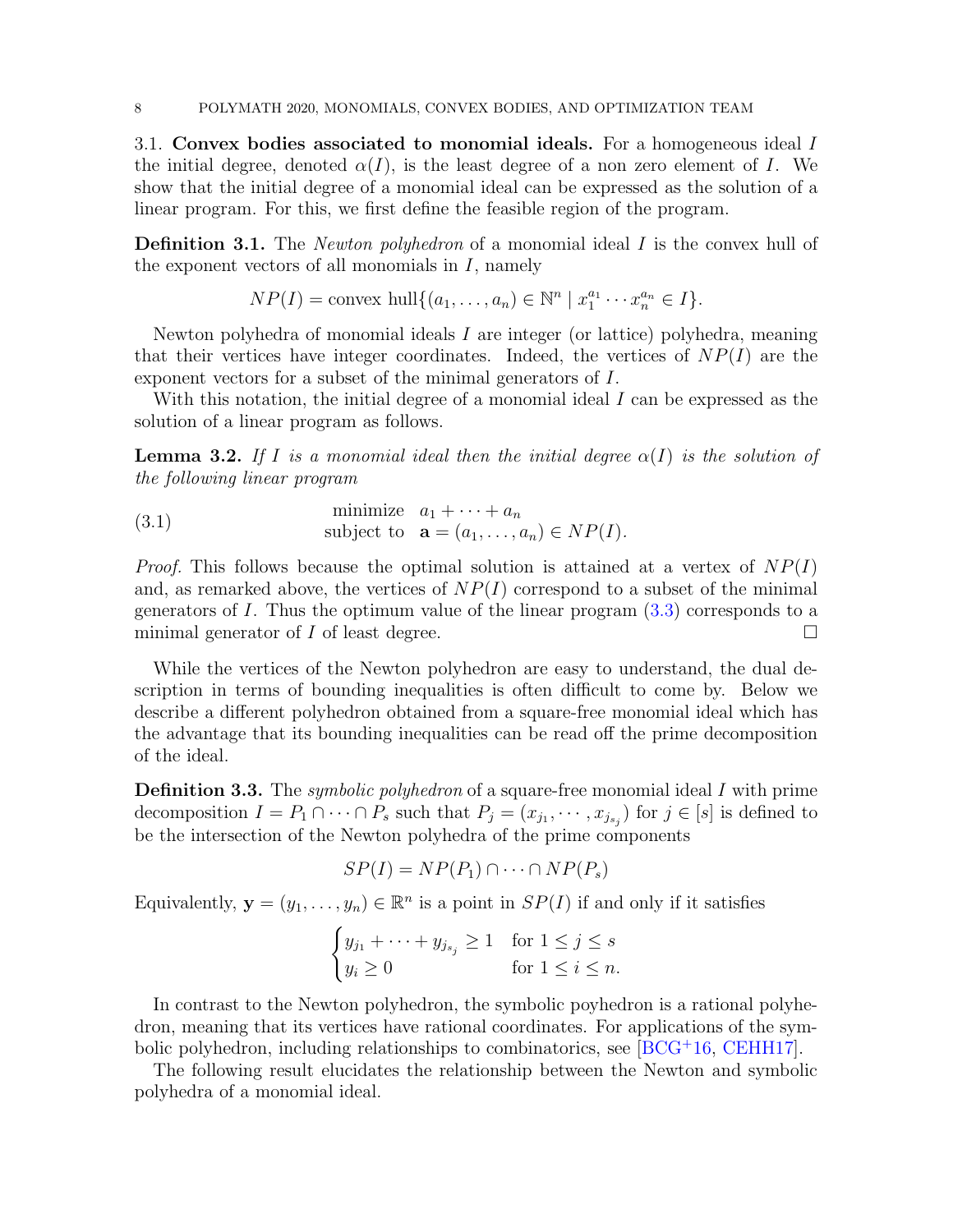Proposition 3.4. *Let* I *be a square-free monomial ideal. Then, there is a containment*  $NP(I) \subseteq SP(I)$  and the two polyhedra have the same lattice points, that is,

$$
NP(I) \cap \mathbb{N}^n = SP(I) \cap \mathbb{N}^n.
$$

*Proof.* Let I be a square-free monomial ideal, with decomposition into prime monomial ideals given by  $I = P_1 \cap \cdots \cap P_s$  for some  $s \in \mathbb{N}$ . The containment  $NP(I) \subseteq SP(I)$ follows from the considering the containments  $I \subseteq P_i$  which yield  $NP(I) \subseteq NP(P_i)$ for  $i \in [s]$ . Therefore we conclude  $NP(I) \subseteq \bigcap_{i=1}^{s} NP(P_i) = SP(I)$ .

The previous containment implies  $NP(I) \cap \mathbb{N}^n \subseteq SP(I) \cap \mathbb{N}^n$ . Let  $\mathbf{a} = (a_1, \ldots, a_n) \in$  $SP(I) \cap \mathbb{N}^n$  be a lattice point in  $SP(I)$ . It follows that for all  $i \in [s]$  we have  $\mathbf{a} \in NP(P_i)$ . It is well known that the lattice points in the Newton polyhedron of a monomial ideal correspond to monomials in the integral closure of the ideal [\[HS06,](#page-19-12) Proposition 1.6, hence  $\mathbf{x}^{\mathbf{a}} := x_1^{a_1} \cdots x_n^{a_n} \in \overline{P_i}$ , where  $\overline{P_i}$  denotes the integral closure of  $P_i$ . Since monomial prime ideals are integrally closed, we conclude that  $\mathbf{x}^{\mathbf{a}} \in P_i$  for all  $i \in [s]$ , thus  $\mathbf{x}^{\mathbf{a}} \in I$  and  $\mathbf{a} \in NP(I) \cap \mathbb{N}^{n}$ , as desired.

<span id="page-8-3"></span>We can now give an alternate description for the initial degree of a square-free monomial ideal. To do this we need to associate a matrix to the prime decomposition of a monomial ideal.

**Definition 3.5.** For a square-free monomial ideal I with prime decomposition  $I = P_1 \cap$  $\cdots \cap P_s$  such that  $P_j = (x_{j_1}, \dots, x_{j_{s_j}})$  for  $j \in [s]$  we define a  $s \times n$  prime decomposition *matrix* with entries

(3.2) 
$$
A_{i,j} = \begin{cases} 1 & \text{if } x_j \in P_i \\ 0 & \text{if } x_j \notin P_i. \end{cases}
$$

<span id="page-8-4"></span><span id="page-8-2"></span>In the following statement  $\mathbf{a} = \begin{bmatrix} a_1 & \cdots & a_n \end{bmatrix}^T$  denotes a vector in  $\mathbb{R}^n$ .

**Lemma 3.6.** If I is a square-free monomial ideal then the initial degree  $\alpha(I)$  is the *optimal solution of the following equivalent linear programs*

<span id="page-8-1"></span>(3.3) minimize 
$$
a_1 + \cdots + a_n
$$
 minimize  $a_1 + \cdots + a_n$   
\nsubject to  $\mathbf{a} \in SP(I) \cap \mathbb{N}^n$  subject to  $A\mathbf{a} \ge \mathbf{1}$  and  $\mathbf{a} \in \mathbb{N}^n$ .

*Proof.* That  $\alpha(I)$  is the optimal solution of the leftmost linear program follows from [Lemma 3.2,](#page-7-2) [Proposition 3.4](#page-7-3) and the fact that  $NP(I)$  is an integer polyhedron. It remains to show the equivalence of the two linear programs in the statement. This reduces to showing they have the same feasible region. Comparing the bounding inequalities for  $SP(I)$  provided in [Definition 3.3](#page-7-1) to the inequalities in the rightmost linear program defined using the prime decomposition matrix [\(3.2\)](#page-8-2) one concludes that they coincide.

<span id="page-8-0"></span>We now turn to the relaxation of the linear program in  $(3.3)$ , which yields a fractional version of the initial degree. It turns out that this algebraic invariant has first appeared in the literature under a different guise, which we now recall.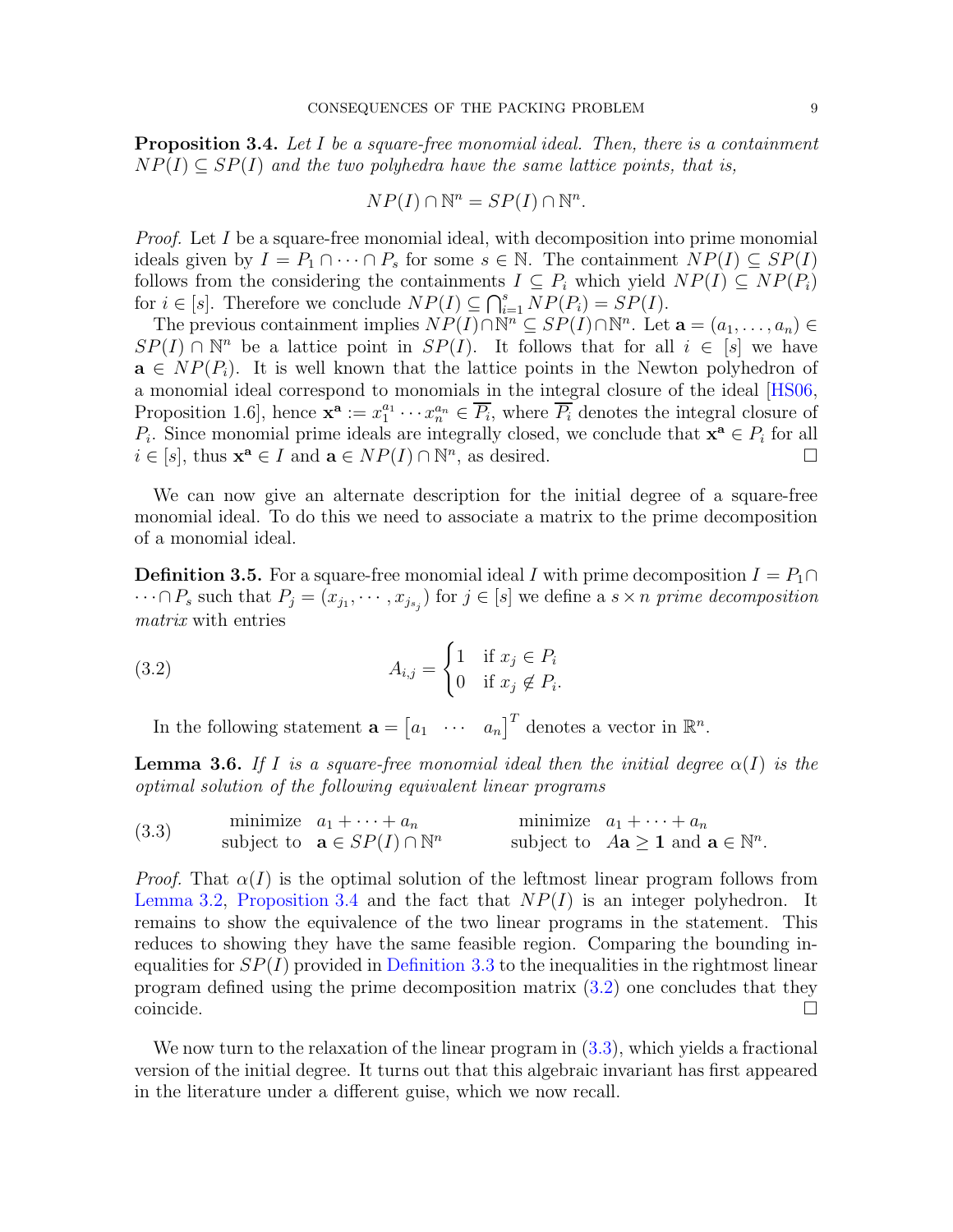Definition 3.7 ([\[BH10\]](#page-19-13)). The *Waldschmidt constant* of a homogeneous ideal I is the value of the following limit

$$
\widehat{\alpha}(I) = \lim_{m \to \infty} \frac{\alpha(I^{(m)})}{m}.
$$

It turns out that the sequence  $\{\alpha(I^{(m)})\}_{m\in\mathbb{N}}$  is subadditive as shown by the containments  $I^{(m)}I^{(m')} \subseteq I^{(m+m')}$  for all  $m, m' \in \mathbb{N}$ . Farkas's lemma [\[Far02\]](#page-19-14) thus applies to show that the limit in [Definition 3.7](#page-8-0) exists and is equal to the infimum of the respective sequence.

<span id="page-9-2"></span>The following theorem shows that the Waldschmidt constant of a square-free monomial ideal is the optimum value of the relaxation of the linear program [\(3.3\)](#page-8-1).

Theorem 3.8 ([\[CEHH17,](#page-19-11) Corollary 6.3]). *For a square-free monomial ideal* I *with prime decomposition matrix* A *as in* [\(3.2\)](#page-8-2)*, the Waldschmidt constant*  $\hat{\alpha}(I)$  *is the optimum value of the following equivalent linear programs*

<span id="page-9-1"></span>(3.4) minimize  $a_1 + \cdots + a_n$  minimize  $a_1 + \cdots + a_n$ <br>subject to  $\mathbf{a} \in SP(I)$  subject to  $A\mathbf{a} \geq \mathbf{0}$ .

3.2. Alexander duality. To relate the algebraic invariants for monomial ideals introduced in [section 3](#page-6-1) to the combinatorial invariants for hypergraphs encountered in [section 2.2](#page-3-2) it is convenient to introduce the notion of Alexander duality.

<span id="page-9-0"></span>**Definition 3.9.** Let  $I$  be a square-free monomial ideal with prime decomposition  $I = P_1 \cap \cdots \cap P_s$ , where  $P_j = (x_{j_1}, \dots, x_{j_{s_j}})$  for  $j \in [s]$ . The *Alexander dual* of *I* is the square-free monomial ideal

$$
I^{\vee} = (x_{j_1} x_{j_2} \cdots x_{j_{s_j}} \mid j \in [s]).
$$

If H is the hypergraph with edge ideal  $I = I(H)$  we define the *dual hypergraph* of H as the hypergraph  $H^{\vee}$  whose edge ideal is  $I(H)^{\vee}$ , i.e.,  $I(H^{\vee}) = I(H)^{\vee}$ . In the combinatorial optimization literature  $H^{\vee}$  is called the *blocker* of H.

The importance of Alexander duality in our setting is that it interchanges the the prime decomposition matrix  $(3.2)$  and the (transpose of the) incidence matrix  $(2.1)$ . The following observation arises from comparing [Definition 3.5,](#page-8-3) [Definition 2.3,](#page-3-3) and [Definition 3.9.](#page-9-0)

Lemma 3.10. *If* I *is a square-free monomial ideal,* H *is the hypergraph satisfying*  $I = I(H)$ , A and  $A^{\vee}$  denote the prime decomposition matrices of I and  $I^{\vee}$  respectively, and B and  $B^{\vee}$  denote the adjacency matrices of H and  $H^{\vee}$  respectively, then

$$
A^{\vee} = B^T \qquad \text{and} \qquad B^{\vee} = A^T.
$$

This simple observation shows how the algebraic invariants of monomial ideals relate to combinatorial invariants of hypergraphs.

Corollary 3.11. *If* I *is a square-free monomial ideal and* H *is the hypergraph satisfying*  $I = I(H)$ , then the initial degree and Waldschmidt constant of I can be expressed in *terms of the (fractional) transversal number of the dual hypergraph*  $H^{\vee}$  *as follows:* 

$$
\alpha(I) = \tau(H^{\vee}), \quad \widehat{\alpha}(I) = \tau_f(H^{\vee}) \quad \text{and} \quad \tau(H) = \alpha(I^{\vee}), \quad \tau_f(H) = \widehat{\alpha}(I^{\vee}).
$$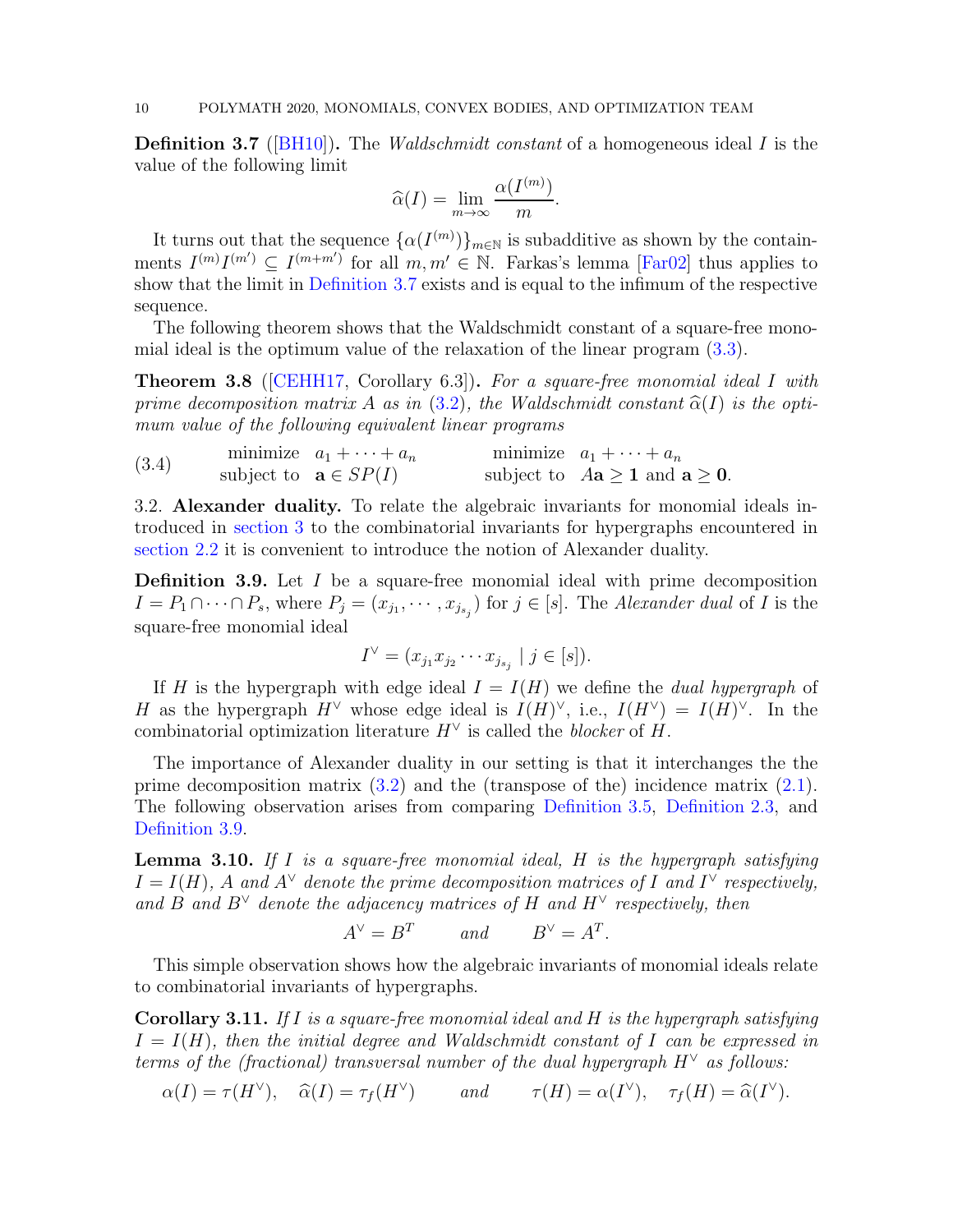We now turn to convex geometric relationships between the symbolic polyhedron of a square-free monomial ideal, and the set covering polyhedra  $\mathcal{Q}(H)$  and  $\mathcal{Q}(H^{\vee})$  for the corresponding hypergraph and its dual.

<span id="page-10-1"></span>Corollary 3.12. *Let* I *be a square-free monomial ideal and let* H *be the hypergraph satisfying*  $I = I(H)$ *. The following are equivalent* 

- (1) *the symbolic polyhedron of* I *is an integer polyhedron,*
- (2) *the hypergraph* H *is Fulkersonian,*
- (3) *the dual hypergraph* H<sup>∨</sup> *is Fulkersonian,*
- (4) *the symbolic polyhedron of*  $I^{\vee}$  *is an integer polyhedron.*

*Proof.* From [Definition 3.3,](#page-7-1) equation [\(2.5\)](#page-5-5), and the previous lemma, it follows that  $SP(I) = Q(H^{\vee})$ . The latter is an integer polyhedron if and only if  $H^{\vee}$  is Fulkersonian, establishing the equivalence of (1) and (2). The equivalence of (2) and (3) follows from [\[Ber89,](#page-19-15) Corollary, p. 210]. The equivalence of (3) and (4) follows from the equivalence of (1) and (2) by duality.  $\square$ 

<span id="page-10-2"></span>Using [Lemma 2.13](#page-6-4) one can express contraction and deletion as dual operations through the lens of Alexander duality.

Lemma 3.13. *If* I *is a square-free monomial ideal,* H *is the hypergraph satisfying*  $I = I(H)$ , V', V'' are subsets of the vertex set of H, and H' and H'' are the minors of H *obtained by deleting* V ′ *and contracting* V ′′ *respectively then*

 $(1)$   $(I(H'))^{\vee} = (I|_{\{x'_v=0|v'\in V'\}})^{\vee} = I^{\vee}|_{\{x'_v=1|v'\in V'\}}$  and (2)  $(I(H''))^{\vee} = I^{\vee}|_{\{x''_v=0|v'' \in V''\}} = (I|_{\{x''_v=1|v'' \in V''\}})^{\vee}.$ 

*In particular,*  $(H')^{\vee}$  *is obtained from*  $H^{\vee}$  *by contracting*  $V'$  *and*  $(H'')^{\vee}$  *is obtained from*  $H^{\vee}$  by deleting  $V''$ .

*Proof.* [Lemma 2.13](#page-6-4) yields  $I(H') = I|_{\{x'_v = 0 | v' \in V'\}}$  and  $I(H'') = I|_{\{x''_v = 1 | v'' \in V''\}}$ . Suppose  $I = P_1 \cap \cdots \cap P_s$  is the irredundant prime decomposition of I and that  $P_i \cap V'' = \emptyset$  if and only if  $i \in [t]$ . Set  $P'_i = (x_v \mid x_v \in P_i \setminus V')$ ,  $m_i = \prod_{x_v \in P_i} x_v$  and  $m'_i = \prod_{x_v \in P'_i} x_v =$  $m_i|_{\{x'_v=1|v'\in V'\}}$ . Then a prime decomposition of  $I(H')$  is

$$
I(H') = \bigcap_{i=1}^{s} P_i |_{\{x'_v = 0 | v' \in V'\}} = \bigcap_{i=1}^{s} P'_i,
$$

which yields  $I(H')^{\vee} = (m'_1, \ldots, m'_s) = (m_1, \ldots, m_s)|_{\{x'_v=1 | v' \in V'\}} = I^{\vee}|_{\{x'_v=1 | v' \in V'\}}.$  Moreover, a prime decomposition of  $I(H'')$  is  $I(H'') = \bigcap_{i=1}^{t} P_i$  which yields

$$
I(H'')^{\vee} = (m_1, \ldots, m_t) = (m_1, \ldots, m_s)|_{\{x''_v = 0 | v'' \in V''\}} = I^{\vee}|_{\{x''_v = 0 | v'' \in V''\}}.
$$

#### 4. Consequences of the packing problem

<span id="page-10-0"></span>We now turn our attention to establishing some consequences of the packing problem. These are recorded in [Theorem 4.1,](#page-11-0) [Theorem 4.2,](#page-11-1) and [Theorem 4.3,](#page-11-2) which constitute

 $\Box$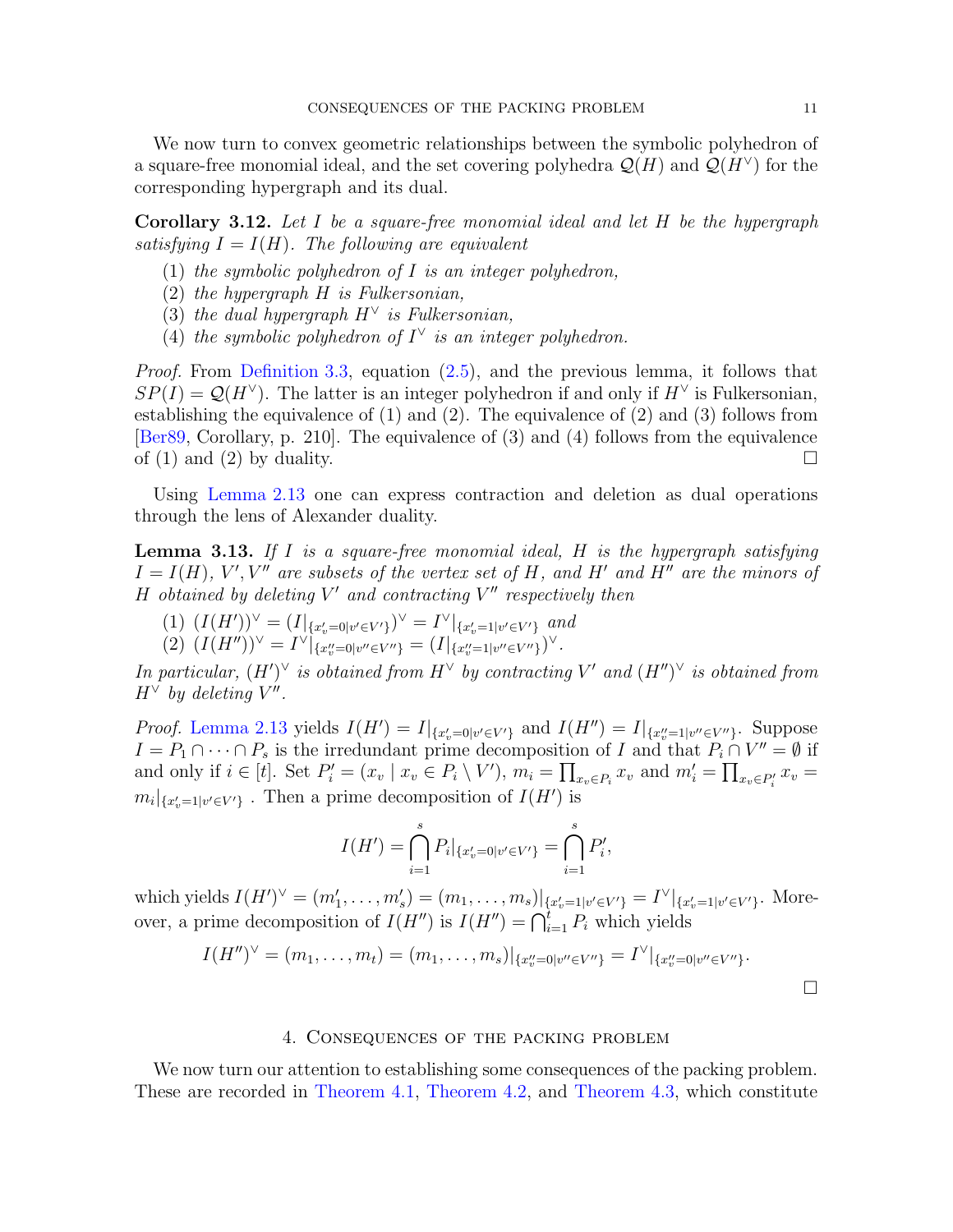the main results of this section. Their interconnections are summarized in the following sequence of implications elaborated upon in below

<span id="page-11-6"></span>

We note that the horizontal implications are non-reversible in [section 5.](#page-14-0)

We now state three consequences of the packing problem. We will prove their validity in the remainder of the section.

<span id="page-11-0"></span>The first is a convex geometric shadow of [Conjecture 1.2.](#page-1-0)

Theorem 4.1. *If* I *is a square-free monomial ideal which satisfies the packing property then*  $SP(I) = NP(I)$ *.* 

<span id="page-11-1"></span>The second is a linear optimization shadow of [Conjecture 1.2.](#page-1-0)

Theorem 4.2. *If* I *is a square-free monomial ideal which satisfies the packing property and*  $f(\mathbf{a}) = c_1 a_1 + \cdots + c_d a_d$  *is any linear function with*  $c_i \geq 0$  *for each i then the following two linear programs have equal optimum values:*

<span id="page-11-3"></span>(4.2) minimize  $c_1a_1 + \cdots + c_d a_d$  minimize  $c_1a_1 + \cdots + c_d a_d$ <br>subject to  $\mathbf{a} \in SP(I)$  subject to  $\mathbf{a} \in NP(I)$ *.* 

The restriction  $c_i \geq 0$  for each i insures that the optimum values of the linear programs in [\(4.2\)](#page-11-3) are real numbers. If this is not satsified, then the optimum values of both programs are −∞. This is because both the Newton and the symbolic polyhedron are closed under increasing coordinates.

<span id="page-11-2"></span>The third consequence is a numerical shadow of [Conjecture 1.2.](#page-1-0)

Theorem 4.3. *If* I *is a square-free monomial ideal which satisfies the packing property then there is an equality*

$$
\widehat{\alpha}(I) = \alpha(I).
$$

We start by showing that the validity of each of the above theorems follows from the validity of the packing problem [Conjecture 1.2.](#page-1-0) For this purpose we recall the following result regarding points with rational coordinates in symbolic polyhedra.

<span id="page-11-4"></span>Lemma 4.4 ([\[CEHH17,](#page-19-11) Proposition 6.1]). *Let* I *be a monomial ideal with symbolic polyhedron*  $SP(I)$ *. For any*  $\mathbf{a} \in SP(I) \cap \mathbb{Q}^d$  there exists a positive integer b such that  $\mathbf{x}^{m\mathbf{a}} \in I^{(m)}$  whenever *m* is divisible by b.

<span id="page-11-5"></span>Armed with this result, we are now ready to prove a general result regarding the equality of the symbolic and Newton polyhedra.

**Proposition 4.5.** Let I be a monomial ideal such that  $I^{(n)} = I^n$  for all  $n \geq 1$ . Then *there is an equality*  $NP(I) = SP(I)$ *.*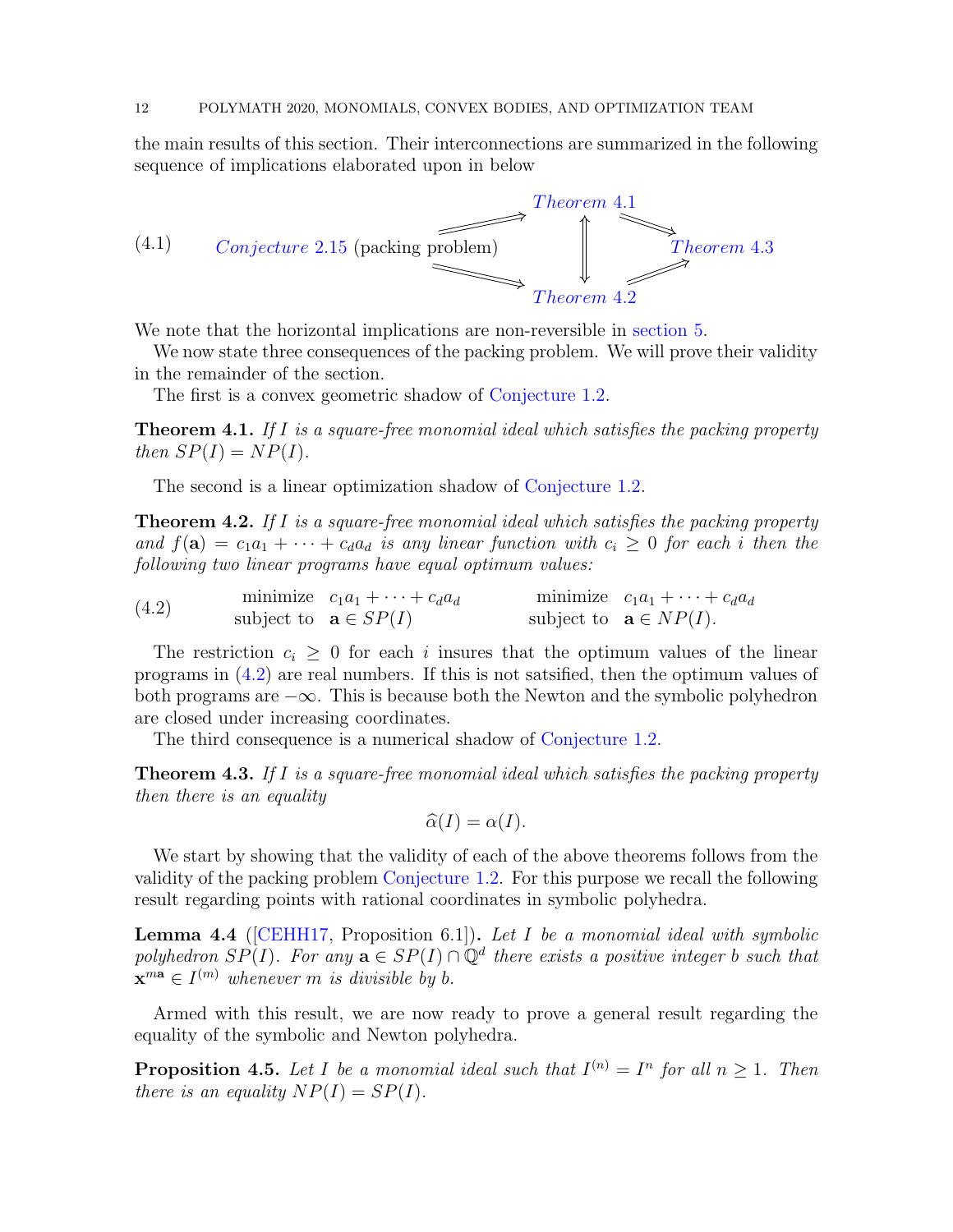*Proof.* To prove the claim, it suffices to show that every vertex of  $SP(I)$  lies in  $NP(I)$ . By convexity of  $NP(I)$  and  $SP(I)$ , this would imply  $SP(I) \subseteq NP(I)$ . Let  $\mathbf{a} =$  $(a_1, \ldots, a_d) \in SP(I)$  be a vertex. Since the bounding hyperplanes of  $SP(I)$  are given by equations with integer coefficients by [Definition 3.3,](#page-7-1) we have that  $\mathbf{a} \in \mathbb{Q}^n$ . By [Lemma 4.4,](#page-11-4) we can choose some positive integer b such that  $\mathbf{x}^{ba} \in I^{(b)} = I^b$ . This implies that  $b\mathbf{a} \in NP(I^b) = b \cdot NP(I)$ , which allows us to conclude that  $\mathbf{a} \in NP(I)$  as required.

The argument above shows that  $SP(I) \subseteq NP(I)$ . Since the reverse inclusion holds in general (see [Proposition 3.4\)](#page-7-3), we obtain the desired equality.  $\Box$ 

<span id="page-12-1"></span>The preceding result allows us to show [Conjecture 1.2](#page-1-0) implies [Theorem 4.1.](#page-11-0)

Proposition 4.6. *Assume that the assertion of the packing problem, [Conjecture 1.2,](#page-1-0) is true. Then any square-free monomial ideal* I *which has the packing property satisfies the equality*  $NP(I) = SP(I)$ *.* 

*Proof.* Let I be a square-free monomial ideal which satisfies the packing property. Assuming that the statement of the packing problem is true, the hypothesis implies that the equalities  $I^{(n)} = I^n$  hold for all  $n \in \mathbb{N}$ . By [Proposition 4.5,](#page-11-5) it follows that  $SP(I) = NP(I).$ 

We next show the equivalence of [Theorem 4.1](#page-11-0) and [Theorem 4.2](#page-11-1) connecting the equality of the Newton and symbolic polyhedra and the equivalence of linear programs with nonnegative coefficients for the objective function. .

Proposition 4.7. *Let* I *be a monomial ideal. Then there is an equality of polyhedra* SP(I) = NP(I) *if and only if the following linear programs have the same optimal solution for all objective functions*  $f(\mathbf{a}) = c_1a_1 + \cdots + c_na_n$  *with*  $c_i \geq 0$  *for each*  $i \in [n]$ 

<span id="page-12-0"></span>(4.3) minimize 
$$
c_1a_1 + \cdots + c_na_n
$$
 minimize  $c_1a_1 + \cdots + c_na_n$   
subject to  $\mathbf{a} \in SP(I)$  subject to  $\mathbf{a} \in NP(I)$ .

*Proof.* The forward implication is clear. We now focus on the converse.

Consider the symbolic polyhedron  $SP(I)$  and the Newton polyhedron  $NP(I)$  of I and recall from [Proposition 3.4](#page-7-3) that  $NP(I) \subseteq SP(I)$ . To show that  $NP(I) = SP(I)$ , it suffices to show that the vertices of  $SP(I)$  are contained in  $NP(I)$ . Let  $\mathbf{p} = (p_1, \ldots, p_d)$ be a vertex of  $SP(I)$ . Note that **p** is in fact the intersection point of n distinct bounding hyperplanes  $H_1, \ldots, H_n$  for  $NP(I)$ . By [Definition 3.3,](#page-7-1) these bounding hyperplanes have non-negative (with entries 0 and 1) normal vectors  $c_1, \ldots, c_n$  respectively. Taking their arithmetic mean

$$
\mathbf{c} = \frac{1}{n}(\mathbf{c}_1 + \ldots + \mathbf{c}_n) = (c_1, \ldots, c_n) \in \mathbb{R}_{\geq 0}^n,
$$

we obtain a hyperplane  $H_p$  with equation  $c_1(a_1 - p_1) + \cdots + c_n(a_n - p_n) = 0$  which intersects  $SP(I)$  only at **p**. This is because the equation of  $H<sub>p</sub>$  is the arithmetic mean of the equations of  $H_1, \ldots, H_n$  and for each point of  $SP(I)$  other than **p** the result of substituting it into the equations of  $H_1, \ldots, H_n$  is always non-negative, with at least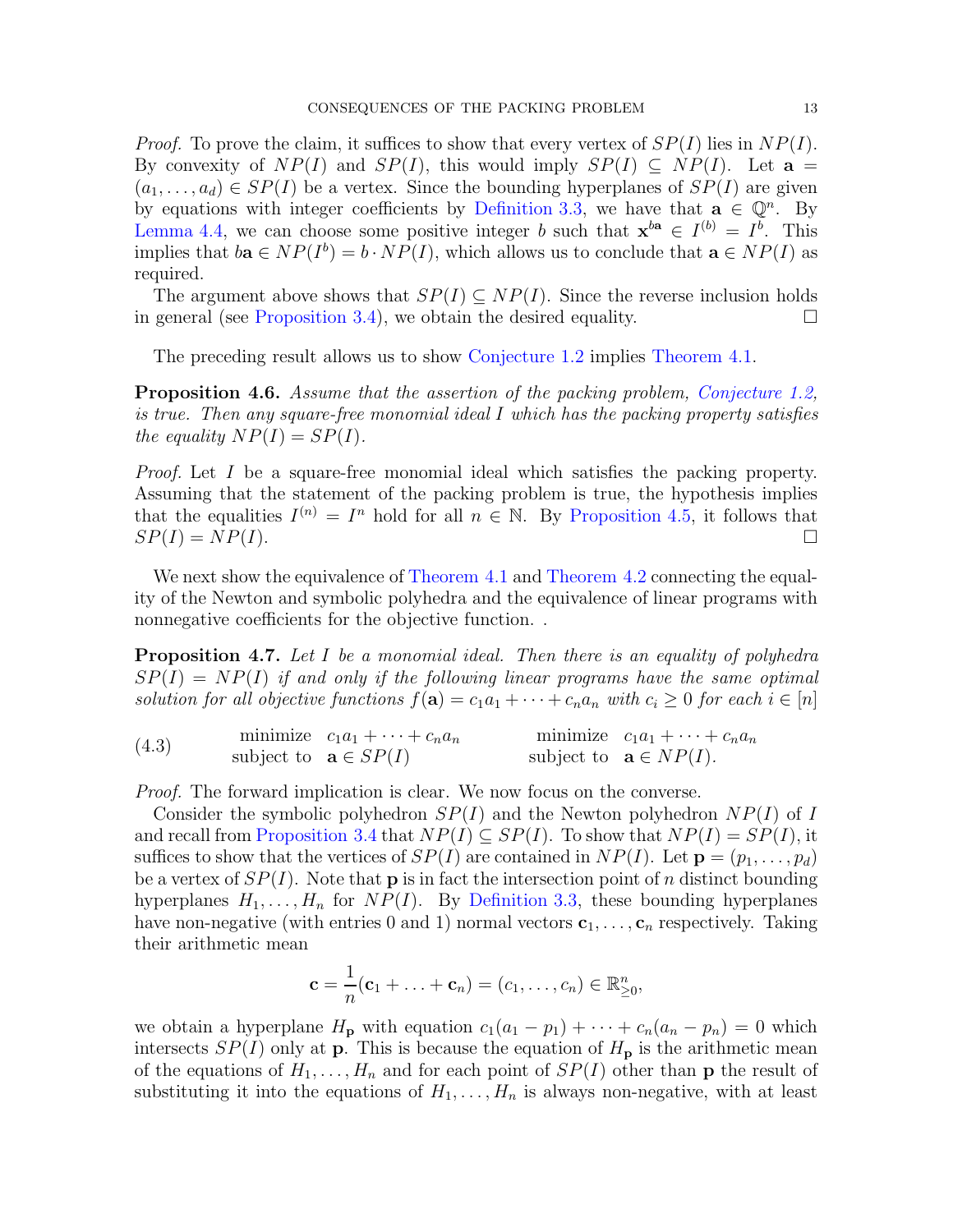one positive value. Since  $H_p \cap SP(I) = \{p\}$ , the optimal value of the linear program

minimize  $f(\mathbf{a}) = c_1a_1 + \cdots + c_d a_d$ subject to  $\mathbf{a} \in SP(I)$ 

is attained at **p**. Since  $c > 0$ , the hypothesis implies that  $f(p)$  is the optimal value of the linear program with objective function f and feasible set  $NP(I)$ . Since  $f(\mathbf{a}) > f(\mathbf{p})$ for all points  $\mathbf{a} \in SP(I) \setminus \{ \mathbf{p} \}$  and since  $NP(I) \subseteq SP(I)$ , it follows that  $f(\mathbf{a}) > f(\mathbf{p})$ for all points  $\mathbf{a} \in NP(I) \setminus \{\mathbf{p}\}\)$ . We conclude that the point **p** must belong to  $NP(I)$ in order for  $f(\mathbf{p})$  to be the minimum value of the second linear program in [\(4.3\)](#page-12-0). Since **p** was an arbitrary vertex of  $SP(I)$ , it follows that  $SP(I) \subseteq NP(I)$ , as desired.  $\square$ 

The final implication needed to complete diagram  $(4.1)$  is the following.

Lemma 4.8. *[Theorem 4.2](#page-11-1) implies [Theorem 4.3.](#page-11-2)*

*Proof.* Setting  $c_i = 1$  for  $i \in [n]$  in the linear programs  $(4.2)$  yields the linear programs [\(3.4\)](#page-9-1) and [\(3.3\)](#page-8-1) respectively. By [Lemma 3.6](#page-8-4) and [Theorem 3.8](#page-9-2) the optimal values of these programs are  $\alpha(I)$  and  $\widehat{\alpha}(I)$ . Thus the conclusion of [Theorem 4.2](#page-11-1) implies that  $\alpha(I) = \widehat{\alpha}(I)$ , i.e., the conclusion of Theorem 4.3.  $\alpha(I) = \hat{\alpha}(I)$ , i.e., the conclusion of [Theorem 4.3.](#page-11-2)

Finally, we prove [Theorem 4.3,](#page-11-2) [Theorem 4.1,](#page-11-0) and [Theorem 4.2](#page-11-1) independent of the (not yet established) validity of the packing problem. Due to the implications in diagram [\(4.1\)](#page-11-6), it suffices to prove the validity of [Theorem 4.1,](#page-11-0) since this result implies the other two. Towards this end we use a celebrated result of Lehman.

<span id="page-13-0"></span>Theorem 4.9 ([\[Leh90\]](#page-19-16), [\[CC90,](#page-19-0) Theorem 1.8]). *If a hypergraph* H *has the packing property, then the polyhedron* Q(H) *defined in equation* [\(2.5\)](#page-5-5) *is an integer polyhedron.*

We are now ready to prove our main results.

*Proof of [Theorem 4.1.](#page-11-0)* Let H and  $H^{\vee}$  be the hypergraphs determined by  $I(H) = I$ and  $I(H^{\vee}) = I^{\vee}$  respectively. Since I and hence H satisfy the packing property by hypothesis, [Theorem 4.9](#page-13-0) yields that the set covering polyhedron  $\mathcal{Q}(H)$  is an integer polyhedron, thus H is Fulkersonian. [Corollary 3.12](#page-10-1) now yields that I has an integer symbolic polyhedron. Since the vertices of  $SP(I)$  are lattice points, they belong to  $NP(I)$  by [Proposition 3.4,](#page-7-3) thus inducing a containment  $SP(I) \subseteq NP(I)$ . Since the opposite containment always holds (see [Proposition 3.4\)](#page-7-3) we conclude the desired equality  $SP(I) = NP(I)$ .

As previously remarked, the lattice points in the Newton polyhedron  $NP(I)$  of any monomial ideal I correspond to monomials in the integral closure  $\overline{I}$  of the ideal I; see [\[HS06,](#page-19-12) Proposition 1.6]). Thus the Newton polyhedra  $NP(I)$  and  $NP(\overline{I})$  coincide. Thus the equality  $SP(I) = NP(I)$  can be rewritten as  $SP(I) = NP(\overline{I})$  and thought of as capturing the equality of symbolic powers and integral closures of powers of I. We present an alternate proof of [Theorem 4.1](#page-11-0) based on this intuition. For this purpose we recall an alternate description of the symbolic polyhedron from  $[CDF^+20]$ .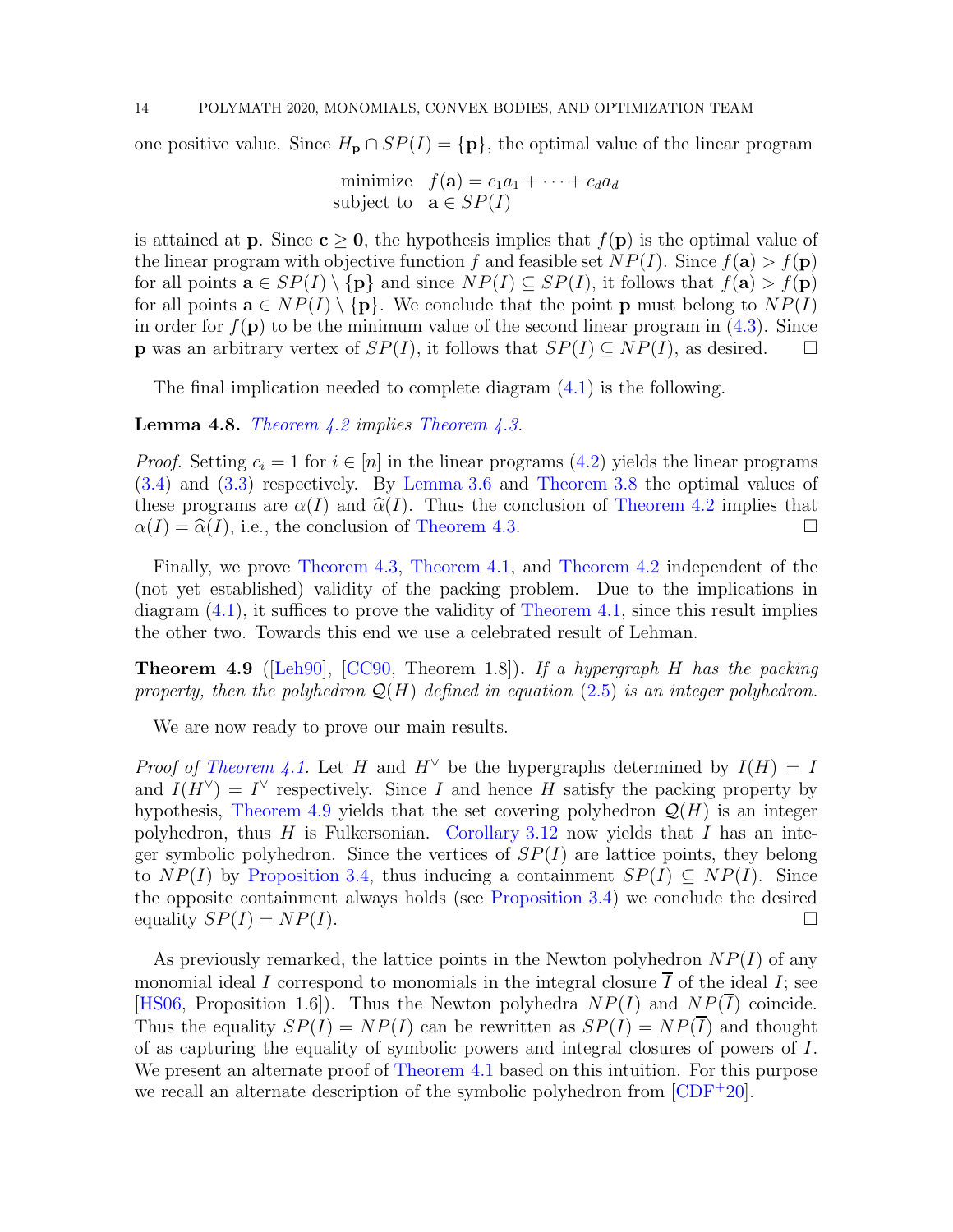Lemma 4.10 ([\[CDF](#page-19-9)<sup>+</sup>20, Corollary 3.12]). *Let* I *be a monomial ideal. Then the symbolic polyhedron of* I *can be described as*

$$
SP(I) = \bigcup_{m \ge 1} \frac{1}{m} NP(I^{(m)}).
$$

*Alternate proof of [Theorem 4.1.](#page-11-0)* As in the previous proof of this result, the hypothesis that I satisfies the packing property implies that H is Fulkersonian. By  $[Tru06, The$ orem 2.3] or [\[EVY06,](#page-19-10) Proposition 3.4] this guarantees equality of the symbolic powers and integral closures of ordinary powers, namely  $I^{(m)} = \overline{I^m}$  for each  $m \geq 1$ . Passing to the respective convex bodies yields the identities

$$
NP(I^{(m)}) = NP(\overline{I^m}) = NP(I^m) = mNP(I)
$$

and taking the convex limit of the above family of polyhedra yields the desired equality

$$
SP(I) = \bigcup_{m \ge 1} \frac{1}{m} NP(I^{(m)}) = \bigcup_{m \ge 1} \frac{1}{m} \cdot mNP(I) = \bigcup_{m \ge 1} NP(I) = NP(I).
$$

# 5. Further questions and conjectures

<span id="page-14-0"></span>In this section we consider the implications that our results have on the packing problem. This amounts to reversing the implications in diagram [\(4.1\)](#page-11-6). While we show below that in general these implications are not reversible, this line of reasoning leads us to some related conjectures that have a bearing on the packing problem.

5.1. Uniform hypergraphs. In [Proposition 4.6](#page-12-1) we showed that the packing problem implies the validity of [Theorem 4.1.](#page-11-0) We note that [Theorem 4.1,](#page-11-0) *not* imply the validity of [Conjecture 2.15](#page-6-0) (the packing problem) and neither do [Theorem 4.2](#page-11-1) or [Theorem 4.3,](#page-11-2) as illustrated by the following [Example 5.1.](#page-14-1) This is closely related to the irreversibility of [Theorem 4.9](#page-13-0) also demonstarted by this example. We first learned of [Example 5.1](#page-14-1) from [\[DD20,](#page-19-17) Remark 5.4]. In combinatorial optimization the corresponding hypergraph has gained some recognition under the name  $\mathcal{Q}_6$ , see [\[Vil15,](#page-20-0) Example 14.2.9]. It is a forbidden minor of any hypergraph that satisfies the max-flow min-cut property.

<span id="page-14-1"></span>Example 5.1. Consider the square-free monomial ideal

$$
I = (abc, aef, cde, bdf) \subseteq K[a, b, c, d, e, f]
$$

with prime decomposition

$$
I = (a, d) \cap (b, e) \cap (c, f) \cap (a, b, c) \cap (a, e, f) \cap (b, d, f) \cap (c, d, e),
$$

which implies that  $h(f) = 2$ . It can be verified using a computer algebra system such as *Macaulay* [\[GS\]](#page-19-18) that there is an equality  $NP(I) = SP(I)$  and consequently  $SP(I)$ is an integer polyhedron and  $\alpha(I) = \hat{\alpha}(I)$ .

However, the ideal  $I$  does not satisfy the packing property. In particular, we see that the ideal I itself is not König as any  $\text{ht}(I) = 2$  monomials in I have non-trivial common divisor. This ideal fails to satisfy the packing property in a minimal way,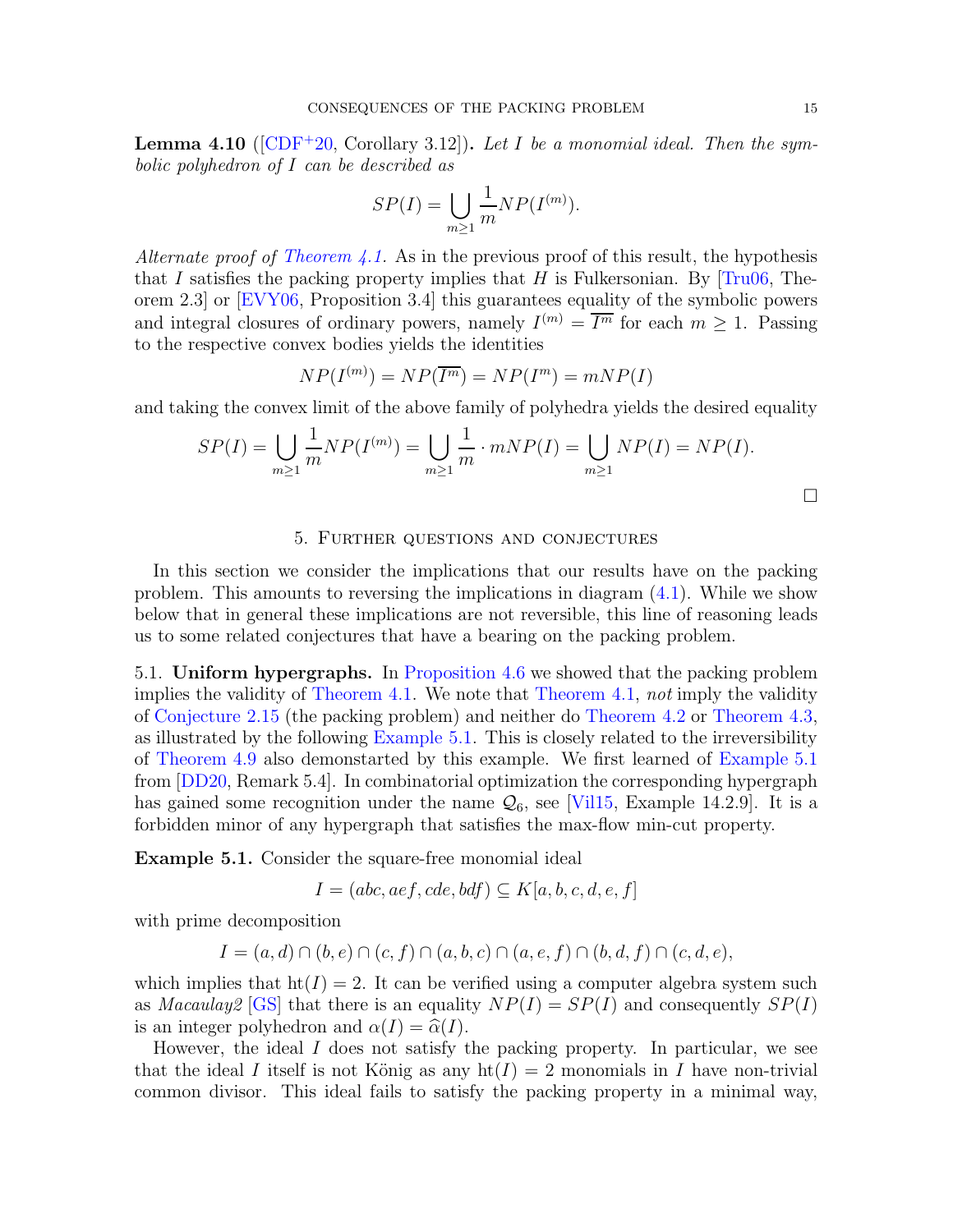since it is only the full ideal I that is not König. All other minors obtained by setting any number of variables equal to 1 or 0 are König.

Definition 5.2. A hypergraph H is *uniform* if every edge of H has the same number of vertices, equivalently if the edge ideal I(H) is equigenerated. An ideal is *equidimesional* if all its associated primes have the same height.

The two notions above are related by Alexander duality: if  $I$  is the edge ideal of a hypergraph H, then I is equidimensional if and only if  $H^{\vee}$  is uniform and H is uniform if and only if  $I^{\vee}$  is equidimensional.

We note that the ideal in [Example 5.1](#page-14-1) is not equidimensional. We do not know whether [Theorem 4.1](#page-11-0) and [Conjecture 1.2](#page-1-0) (the packing problem) are equivalent for *equidimensional* ideals. This motivates the following question.

<span id="page-15-0"></span>Question 5.3. *Is there an equidimensional square-free monomial ideal* I *so that there is an equality of polyhedra*  $SP(I) = NP(I)$  *(equivalently,*  $SP(I)$  *is an integer polyhedron),* but *I* is not packed or  $I^m \neq I^{(m)}$  for some n?

If the answer to [Question 5.3](#page-15-0) is negative, then this means [Theorem 4.1](#page-11-0) and the packing problem are equivalent for equidimensional ideals. Since we have proven [Theorem 4.1,](#page-11-0) this would imply the validity of the packing problem for equidimensional ideals.

5.2. Partite hypergraphs. Recall that a graph satisfies the packing property if and only if it is bipartite. In this section we investigate notions of partite hypergraphs and their relationship to Waldschmidt constants of edge ideals. We make a conjecture in this regard, which would provide a new bridge from [Conjecture 2.15](#page-6-0) to [Theorem 4.3.](#page-11-2)

*Notation* 5.4. Let A be a set, and k be a positive integer. We denote by  $\binom{A}{k}$  the set of k element subsets of A, i.e.  $\binom{A}{k} = \{ S \subseteq A : |S| = k \}.$ 

**Definition 5.5.** Let  $H = (V, E)$  be a hypergraph and let a and b be positive integers with  $a \geq b$ . A function  $f: V \to \binom{[a]}{b}$ b is called an (a : b)–*partition* or (a : b)–*rainbow coloring* of H if for each edge e and for each color i, there is a vertex  $v \in e$  such that  $i \in f(v)$ . A hypergraph H is said to be  $(a:b)$ *–partite* or  $(a:b)$ *–rainbow colorable* if it has an  $(a:b)$ –rainbow coloring.

We say that H is *a-partite* or *a-colorable* if H has an  $(a:1)$ –coloring.

We show below how the property of a graph of being  $(a : b)$ –partite imposes a lower bound on the Waldschmidt constant of its edge ideal. Towards this end, we first introduce a useful property of partite hypergraphs.

<span id="page-15-1"></span>Lemma 5.6. *Let* H *be an* (a : b)*–partite hypergraph. Then there exist disjoint minimal vertex covers*  $C_1, \ldots, C_a$  *such that no vertex appears in more than* b *of the vertex covers.* 

*Proof.* Fix an  $(a : b)$ –rainbow coloring f of  $H = (V, E)$ , and consider the a color classes of this coloring, i.e., the sets  $A_i = \{v \in V \mid i \in f(v)\}\)$ . Since f is an  $(a : b)$ -rainbow coloring of  $H$ , every color appears at least once in each edge, and thus the color classes are vertex covers. Thus each  $A_i$  contains a minimal vertex cover  $C_i$ . No vertex appears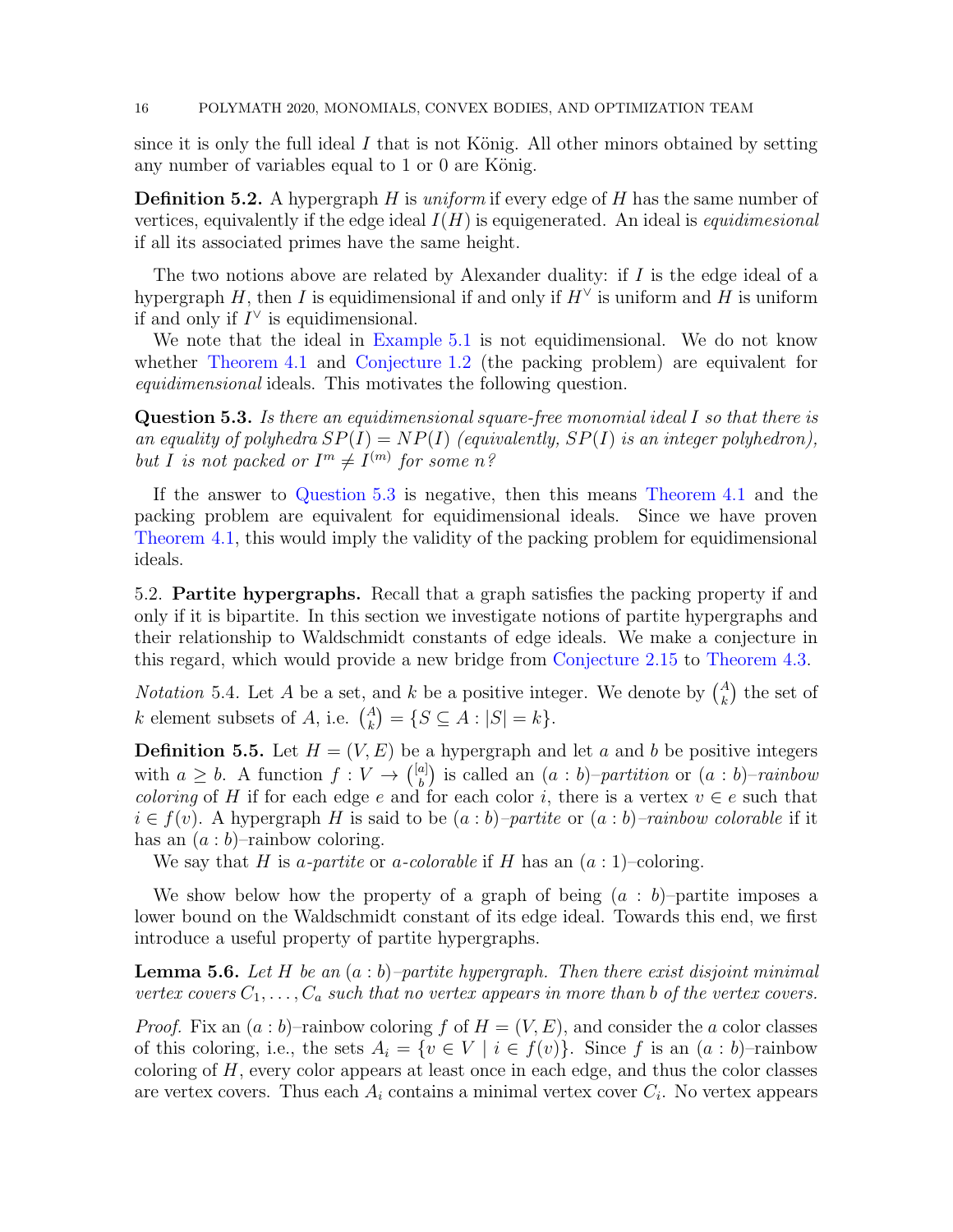in more than b of the  $C_i$ , since if it did, that would mean that there is a vertex with more than b colors, which is a contradiction.  $\Box$ 

<span id="page-16-0"></span>The proof of the following result uses the description of the Waldschmidt constant as the solution of a linear optimization problem in [Theorem 3.8.](#page-9-2)

**Proposition 5.7.** Let H be a hypergraph with edge ideal  $I = I(H)$  and let a and b be *positive integers with*  $a \geq b$ *. If* H *is*  $(a:b)$ *–partite, then the inequality*  $\widehat{\alpha}(I) \geq \frac{a}{b}$  $\frac{a}{b}$  *holds.* 

*Proof.* Let  $I = P_1 \cap \cdots \cap P_s$  be the irredundant prime decomposition of I. Since H is  $(a:b)$ –partite, by [Lemma 5.6](#page-15-1) there is a set of a minimal vertex covers of H such that no vertex appears in more than b of the covers. Minimal vertex covers of H correspond to associated primes of I by [Lemma 2.2.](#page-3-1) Without loss of generality let  $P_1, \ldots, P_a$  be the primes corresponding to these minimal vertex covers. From [Definition 3.3,](#page-7-1) we have

$$
SP(I) = NP(P_1) \cap \cdots \cap NP(P_a) \cap \cdots \cap NP(P_s).
$$

where for  $P_j = (x_{j_1}, \ldots, x_{j_{s_j}})$  one has

$$
NP(P_j) = \left\{ \mathbf{y} \mid y_{j_1} + \cdots + y_{j_{s_j}} \ge 1, y_{j_1}, \cdots, y_{j_{s_j}} \ge 0 \right\}.
$$

In particular, any point  $\mathbf{c} = (c_1, \ldots, c_n) \in SP(I)$  satisfies the set of a inequalities:

$$
\sum_{k=1}^{s_j} c_{j_k} \ge 1 \quad \text{for } j \in [a].
$$

Adding up these inequalities one obtains for  $\alpha_i = |\{j \in [a] \mid x_i \in P_j\}|$  the equation

$$
\sum_{i=1}^{n} \alpha_i c_i \ge a.
$$

Since no vertex appears in more than b of the a minimal vertex covers corresponding to  $P_1, \ldots, P_a$ , we have that  $\alpha_i \leq b$  for each i, leading to the inequality

$$
\sum_{i=1}^{n} bc_i \ge \sum_{i=1}^{n} \alpha_i c_i \ge a.
$$

It follows that  $c_1 + c_2 + \cdots + c_n \geq \frac{a}{b}$  $\frac{a}{b}$ . As **c** was arbitrary, minimizing the sum of coordinates over  $SP(I)$  as in [Theorem 3.8,](#page-9-2) we reach the conclusion  $\widehat{\alpha}(I) \geq \frac{a}{b}$ b . D

We have shown in [section 4](#page-10-0) that the validity of the packing problem for an ideal I implies the equality  $\hat{\alpha}(I) = \alpha(I)$ . In general, for arbitrary ideals I, the inequality  $\hat{\alpha}(I) \leq \alpha(I)$  holds thus to have equality it suffices to show the converse inequality. Our next conjecture is inspired by the lower bound given by [Proposition 5.7.](#page-16-0) We conjecture that in the presence of the packing property the inequality in [Proposition 5.7](#page-16-0) yields an inequality  $\hat{\alpha}(I) \geq \alpha(I)$  by means of a specific partite structure on the corresponding hypergraph.

**Conjecture 5.8.** Let H be a hypergraph with the packing property, and let  $I = I(H)$ *be its edge ideal. Then* H *is*  $(\alpha(I)$   $ht(I)$  :  $ht(I))$ *–partite.*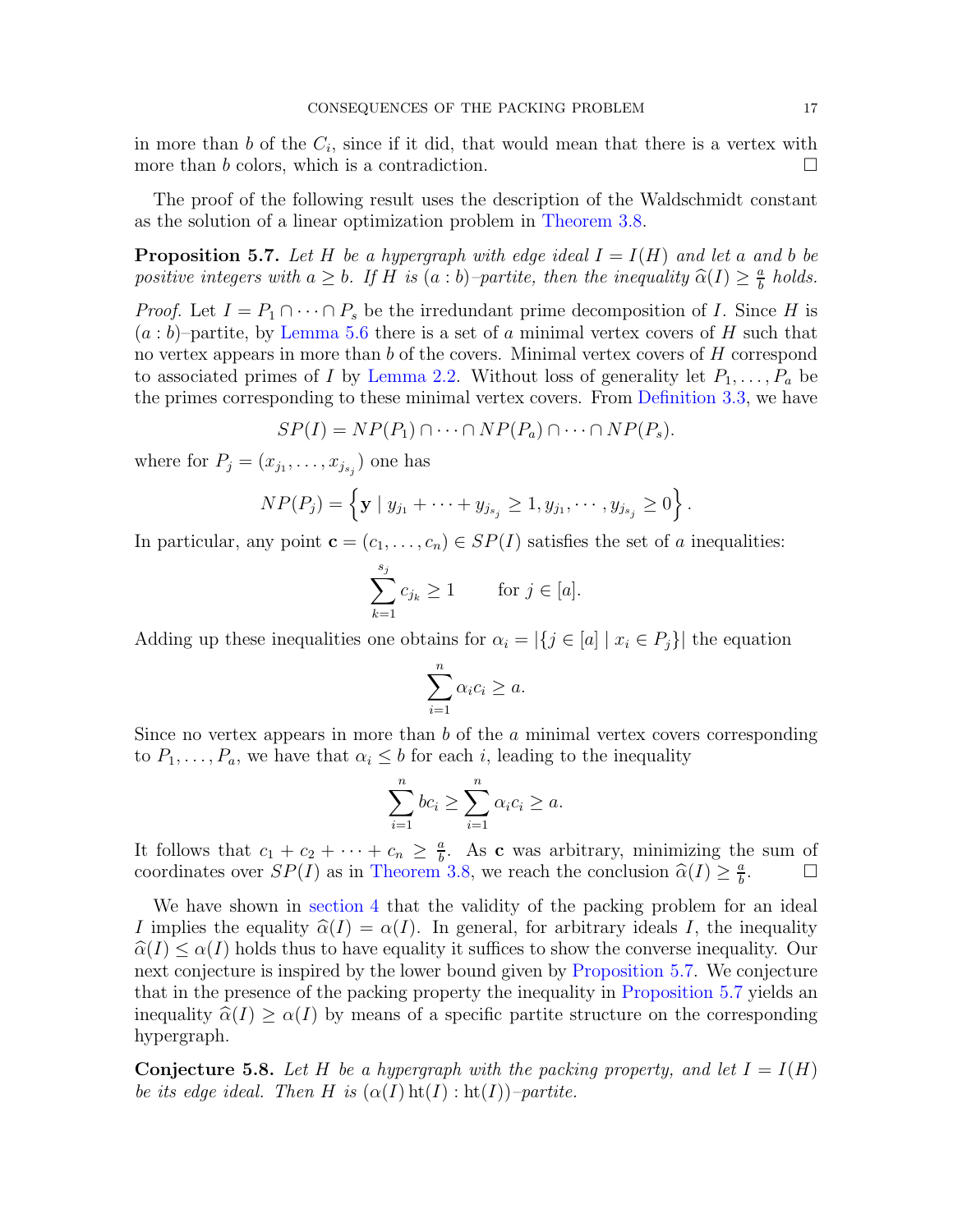5.3. Packing and Alexander duality. Satisfying the packing property need not be preserved under taking the Alexander dual. In fact the Alexander dual of an ideal I that satisfies the packing property can fail to satisfy this property, even in the case when I is equidimensional and hence the hypergraph corresponding to  $I^{\vee}$  is uniform.

Example 5.9. Consider [Example 5.1](#page-14-1) again where we introduced the ideal

 $I = (abc, aef, cde, bdf) = (a, d) \cap (b, e) \cap (c, f) \cap (a, b, c) \cap (a, e, f) \cap (b, d, f) \cap (c, d, e).$ 

Its Alexander dual is

 $I^{\vee} = (ad, be, cf, abc, aef, bdf, cde) = (a, b, c) \cap (a, e, f) \cap (c, d, e) \cap (b, d, f).$ 

Using the computer algebra system Macaulay2 [\[GS\]](#page-19-18) equipped with the package *SymbolicPowers* [\[DGSS19\]](#page-19-19), one can check that I does not satisfy the packing property, while  $I^{\vee}$  does. Notice also that the ideal  $I^{\vee}$  is equidimensional, while I is not equidimensional.

<span id="page-17-0"></span>This example leads to the following task.

Question 5.10. *Give an algebraic or combinatorial description for the class of squarefree monomial ideals* I such that I satisfies the packing property if and only if  $I^{\vee}$  does.

In [Corollary 5.12](#page-18-1) we give a partial answer by showing that equidimensional ideals I which have equidimensional duals  $I^{\vee}$  are part of the class of ideals singled out in [Question 5.10.](#page-17-0) Note that the family of equidimensional ideals I such that  $I^{\vee}$  is also equidimensional corresponds bijectively to uniform hypergraphs  $H$  which have a uniform blocker  $H^{\vee}$ .

<span id="page-17-1"></span>We begin our inquiry by studying properties of uniform hypergraphs which have the packing property.

Theorem 5.11. *Let* H *be a uniform hypergraph which satisfies the packing property and let*  $I = I(H)$ *. Then* 

- (1) H *has an exact cover, meaning a vertex cover which meets every edge in exactly one vertex,*
- (2) H is  $\alpha(I)$ *-partite*,
- (3)  $I^{\vee}$  and  $H^{\vee}$  satisfy the packing property.

*Proof.* Because H satisfies the packing property, the polyhedron  $\mathcal{Q}(H)$  is integral by [Theorem 4.9.](#page-13-0) A uniform hypergraph with integral set covering polyhedron has an exact cover by [\[GVV05\]](#page-19-1), see also [\[Vil15,](#page-20-0) Lemma 14.4.1].

We now show that H is  $\alpha(I)$ –partite by induction on  $\alpha(I)$ . If  $\alpha(I) = 1$  the claim follows since every hypergraph is 1-partite. Otherwise, let  $C$  be an exact cover of  $H$  and denote h the minor of H obtained by deleting the vertices in  $C$ . The monomial ideal  $I(h)$  satisfies the packing property and  $\alpha(I(h)) = \alpha(I) - 1$ , therefore h is  $(\alpha(I) - 1)$ – partite by induction. Extending the coloring of  $h$  to  $H$  by coloring the vertices in  $C$ with a new color, yields that H is  $\alpha(I)$ –partite, as desired.

Let  $A_i$  denote the set of vertices colored by color  $i \in [\alpha(I)]$ . Then each set  $A_i$ is a vertex cover and thus contains a minimal vertex cover  $C_i$  of H. Since the sets  $A_i$  are disjoint, so are the minimal vertex covers  $C_i$ . Consequently,  $I^{\vee}$  contains a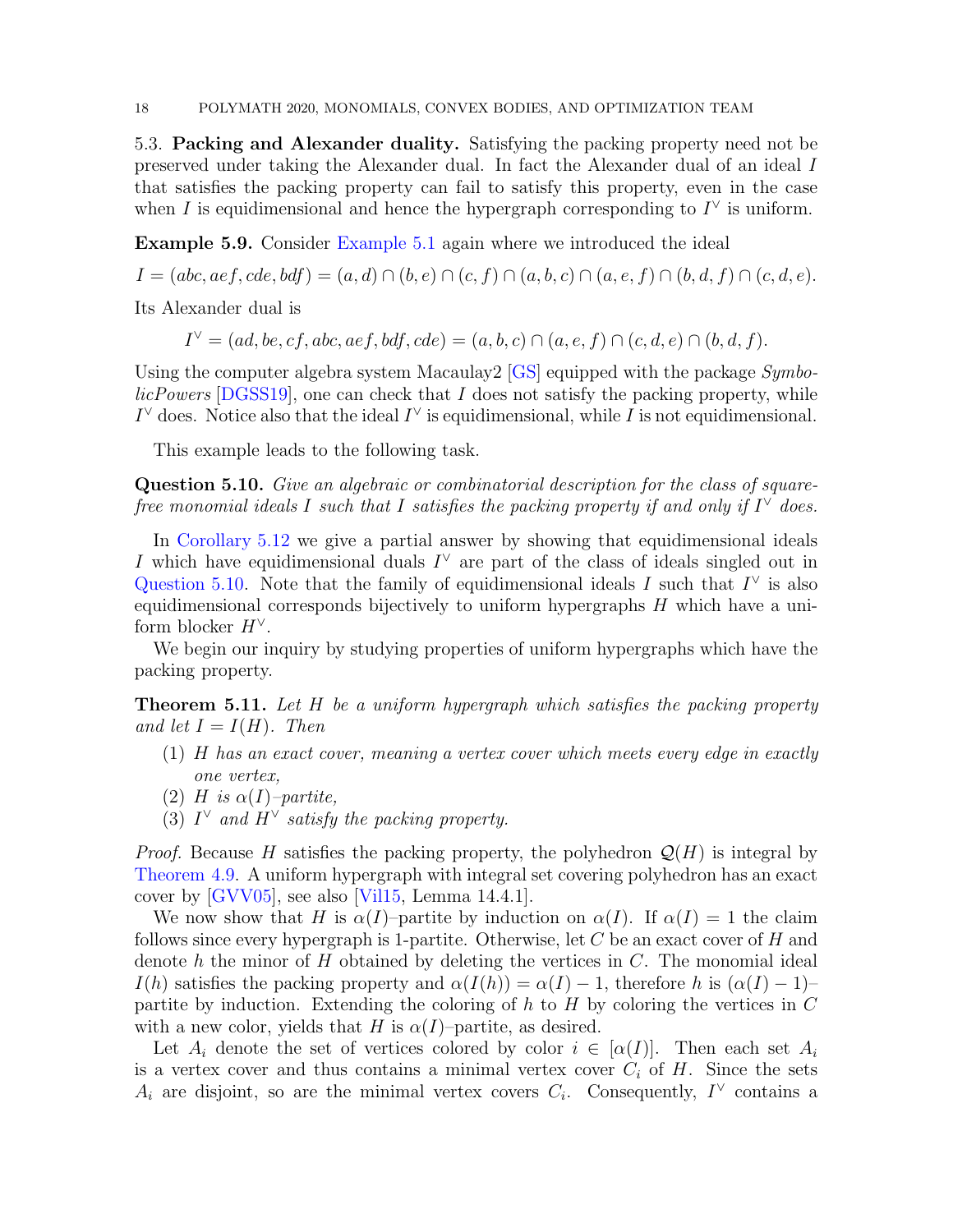regular sequence of  $\alpha(I)$  monomial generators  $m_i = \prod_{v \in C_i} x_v$ . Since  $\text{ht}(I^{\vee}) = \alpha(I)$  by definition, it follows that  $I^{\vee}$  is König according to [Definition 1.1.](#page-1-1)

To show that  $I^{\vee}$  has the packing property, consider subsets  $V', V''$  of the vertices of H. Since H is uniform, the minor  $H'$  of H obtained by deleting the vertices in  $V'$ is a uniform hypergraph. Its edge ideal is  $I(H') = I|_{\{x'_v=0 | v' \in V'\}}$ . The identity from [Lemma 3.13](#page-10-2)

$$
(I(H'))^{\vee} = (I|_{\{x'_v = 0 | v' \in V'\}})^{\vee} = I^{\vee}|_{\{x'_v = 1 | v' \in V'\}}
$$

reveals that the ideal  $I^{\vee}|_{\{x'_v=1|v'\in V'\}}$  is König, because we have shown above that the duals of uniform hypergraphs that satisfy the packing property are König.

Now consider the minor  $H''$  obtained from H by contracting the vertices in  $V''$ . This need not be a uniform hypergraph. Its edge ideal is  $I(H'') = I|_{\{x''_v=1 | v'' \in V''\}}$ . Let

$$
v = |\{i \mid C_i \subseteq V''\}|.
$$

We claim that H'' is  $(\alpha(I)-v)$ –partite. Indeed, H'' can be colored with  $\alpha(I)-v$  colors using the color assignments  $v \mapsto i$  if  $v \in C_i \setminus V''$ . Since the color sets are disjoint, the monomials  $m_i = \prod_{v \in C_i} x_v$  form a regular sequence in  $I(H'')^{\vee}$  of length  $\alpha(I) - v$ .

Consider the ideal discussed in [Lemma 3.13](#page-10-2)

$$
I'':=(I(H''))^{\vee}=(I|_{\{x''_v=1|v''\in V''\}})^{\vee}=I^{\vee}|_{\{x''_v=0|v''\in V''\}}
$$

and let  $\text{ht}(I'') = \alpha(I(H'')) = u$ . To establish the claim that I'' is König, it suffices to show that  $u \leq \alpha(I) - v$ . (In fact this will force  $u = \alpha(I) - v$ .) Note that the inequality  $u \leq \alpha(I) - v$  is equivalent to  $v \leq \alpha(I) - \alpha(I(H''))$ . Let m'' be a minimal generator of  $I(H'')$  with deg( $m''$ ) =  $\alpha(I(H'')$ . Then there is a minimal generator m of I such that  $deg(m) = \alpha(I)$  and  $m/m'$  is a product of  $\alpha(I) - \alpha(I(H''))$  variables corresponding to vertices in  $V''$ . Since the sets  $C_i$  are vertex covers, each  $C_i \subseteq V''$  must contain at least one vertex corresponding to a variable dividing the monomial  $m/m''$ . Since the sets  $C_i$ are disjoint, this observation yields the desired conclusion  $v \leq \alpha(I) - \alpha(I(H''))$ .  $\Box$ 

<span id="page-18-1"></span>Corollary 5.12. *Let* I *be an equidimensional square-free monomial ideals* I *such that*  $I^{\vee}$  is also equidimensional. Then I and  $I^{\vee}$  satisfy the packing property simultaneously, *that is,* I satisfies the packing property if and only if  $I^{\vee}$  does.

*Proof.* The hypothesis implies that the hypergraphs  $H$  and  $H^{\vee}$  corresponding to I and  $I^{\vee}$  respectively are uniform. Suppose that any one of I or  $I^{\vee}$  satisfies the packing property. Then part (5) of [Theorem 5.11](#page-17-1) shows that the dual ideal satisfies the packing property as well.  $\Box$ 

### **REFERENCES**

- <span id="page-18-0"></span>[AB19] Ali Alilooee and Arindam Banerjee, *Packing properties of cubic squarefree monomial ideals*, ArXiv:1903.03573v2 (2019).
- <span id="page-18-2"></span>[BCG<sup>+</sup>16] Cristiano Bocci, Susan Cooper, Elena Guardo, Brian Harbourne, Mike Janssen, Uwe Nagel, Alexandra Seceleanu, Adam Van Tuyl, and Thanh Vu, *The waldschmidt constant for squarefree monomial ideals*, Journal of Algebraic Combinatorics 44 (2016), no. 4, 875–904.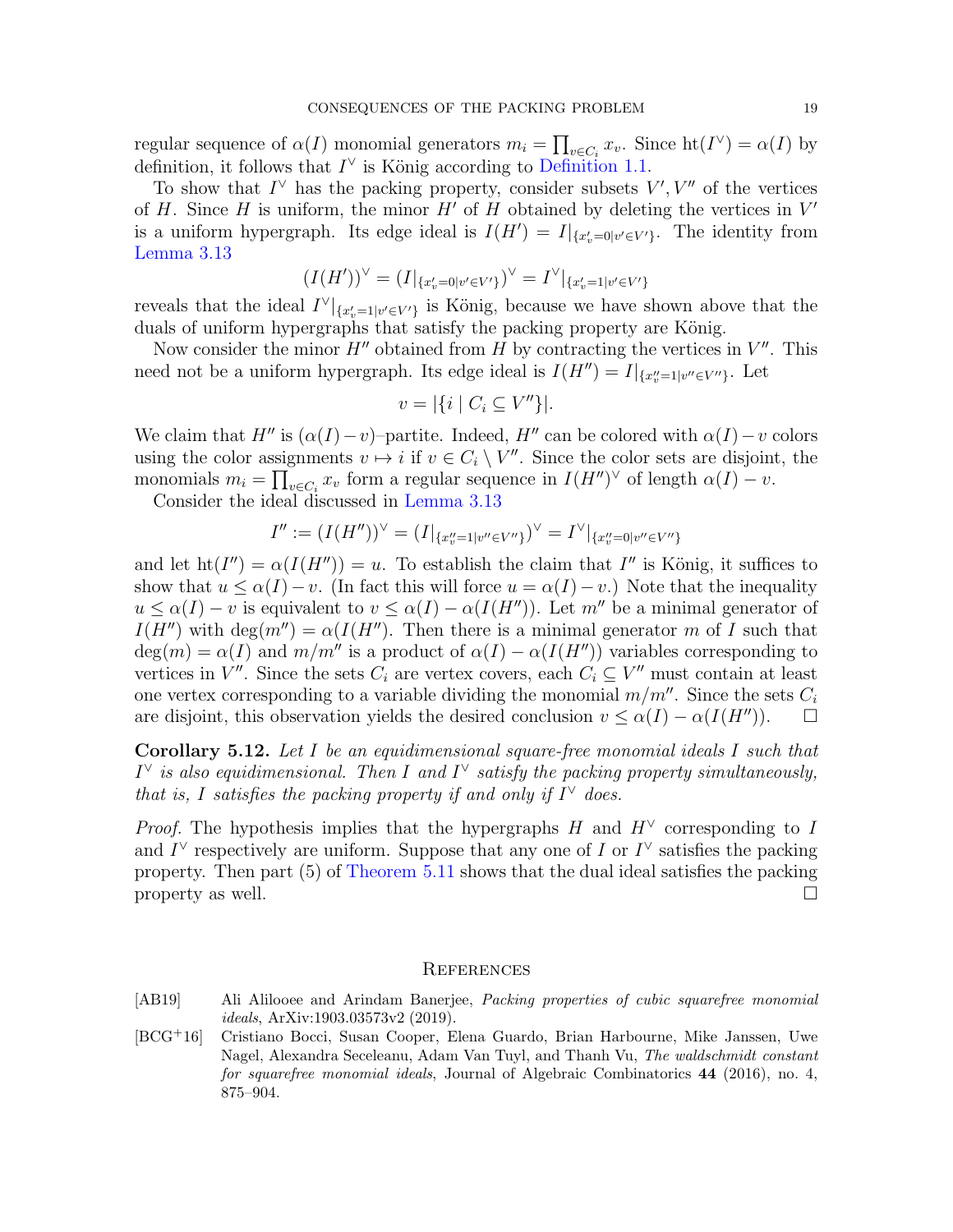- 20 POLYMATH 2020, MONOMIALS, CONVEX BODIES, AND OPTIMIZATION TEAM
- <span id="page-19-15"></span>[Ber89] Claude Berge, *Hypergraphs*, North-Holland Mathematical Library, vol. 45, North-Holland Publishing Co., Amsterdam, 1989, Combinatorics of finite sets, Translated from the French. MR 1013569
- <span id="page-19-13"></span>[BH10] Cristiano Bocci and Brian Harbourne, *Comparing powers and symbolic powers of ideals*, J. Algebraic Geom. 19 (2010), no. 3, 399–417. MR 2629595
- <span id="page-19-0"></span>[CC90] Michele Conforti and Gérard Cornuéjols, *A decomposition theorem for balanced matrices*, Proceedings of the 1st Integer Programming and Combinatorial Optimization Conference, 1990, pp. 147–169.
- <span id="page-19-9"></span>[CDF+20] Jo˜ao Camarneiro, Ben Drabkin, Duarte Fragoso, William Frendreiss, Daniel Hoffman, Alexandra Seceleanu, Tingting Tang, and Sewon Yang, *Convex bodies and asymptotic invariants for powers of monomial ideals*, preprint (2020).
- <span id="page-19-11"></span>[CEHH17] Susan M Cooper, Robert JD Embree, Huy T`ai H`a, and Andrew H Hoefel, *Symbolic powers of monomial ideals*, Proceedings of the Edinburgh Mathematical Society 60 (2017), no. 1, 39–55.
- <span id="page-19-4"></span>[CGM98] Gérard Cornuéjols, Bertrand Guenin, and François Margot, *The packing property*, Integer programming and combinatorial optimization (Houston, TX, 1998), Lecture Notes in Comput. Sci., vol. 1412, Springer, Berlin, 1998, pp. 1–8. MR 1726331
- <span id="page-19-17"></span>[DD20] Michael DiPasquale and Ben Drabkin, *On resurgence via asymptotic resurgence*, arXiv:2003.06980 (2020).
- <span id="page-19-3"></span>[DDSG<sup>+</sup>17] Hailong Dao, Alessandro De Stefani, Eloísa Grifo, Craig Huneke, and Luis Núñez-Betancourt, *Symbolic powers of ideals*, Springer Proceedings in Mathematics & Statistics, Springer, 2017.
- <span id="page-19-19"></span>[DGSS19] Benjamin Drabkin, Elo´ısa Grifo, Alexandra Seceleanu, and Branden Stone, *Computations involving symbolic powers*, Journal of Software for Algebra and Geometry 9 (2019), 71–80.
- <span id="page-19-10"></span>[EVY06] Cesar A. Escobar, Rafael H. Villarreal, and Yuji Yoshino, *Torsion freeness and normality of blowup rings of monomial ideals*, Commutative algebra, Lect. Notes Pure Appl. Math., vol. 244, Chapman & Hall/CRC, Boca Raton, FL, 2006, pp. 69–84. MR 2184791
- <span id="page-19-14"></span>[Far02] Julius Farkas, *Theorie der einfachen Ungleichungen*, J. Reine Angew. Math. 124 (1902), 1–27. MR 1580578
- <span id="page-19-2"></span>[FHM13] Christopher A Francisco, Huy Tài Hà, and Jeffrey Mermin, *Powers of square-free monomial ideals and combinatorics*, Commutative Algebra, Springer, 2013, pp. 373–392.
- <span id="page-19-5"></span>[GRV05] Isidoro Gitler, Enrique Reyes, and Rafael H. Villarreal, *Blowup algebras of ideals of vertex covers of bipartite graphs*, Algebraic structures and their representations, Contemp. Math., vol. 376, Amer. Math. Soc., Providence, RI, 2005, pp. 273–279. MR 2147027
- <span id="page-19-18"></span>[GS] Daniel R. Grayson and Michael E. Stillman, *Macaulay2, a software system for research in algebraic geometry*, Available at <http://www.math.uiuc.edu/Macaulay2/>.
- <span id="page-19-1"></span>[GVV05] Isidoro Gitler, Carlos Valencia, and Rafael H. Villarreal, *A note on the Rees algebra of a bipartite graph*, J. Pure Appl. Algebra 201 (2005), no. 1-3, 17–24. MR 2158744
- <span id="page-19-6"></span>[HM10] Huy Tài Hà and Susan Morey, *Embedded associated primes of powers of square-free monomial ideals*, J. Pure Appl. Algebra 214 (2010), no. 4, 301–308. MR 2558739
- <span id="page-19-12"></span>[HS06] Craig Huneke and Irena Swanson, *Integral closure of ideals, rings, and modules*, vol. 13, Cambridge University Press, 2006.
- <span id="page-19-16"></span>[Leh90] A. Lehman, *On the width-length inequality and degenerate projective planes*, Polyhedral Combinatorics (W. Cook and P. Seymour Eds.), DIMACS Series in Discrete Mathematics and Theoretical Computer Science, vol. 1, Amer. Math. Soc., 1990, pp. 101–105.
- <span id="page-19-8"></span>[MnNnb18] Jonathan Montaño and Luis Núñez betancourt, *Splittings and symbolic powers of squarefree monomial ideals*, arXiv:1809.02308 (2018).
- <span id="page-19-7"></span>[MV12] Susan Morey and Rafael H. Villarreal, *Edge ideals: algebraic and combinatorial properties*, Progress in commutative algebra 1, de Gruyter, Berlin, 2012, pp. 85–126. MR 2932582